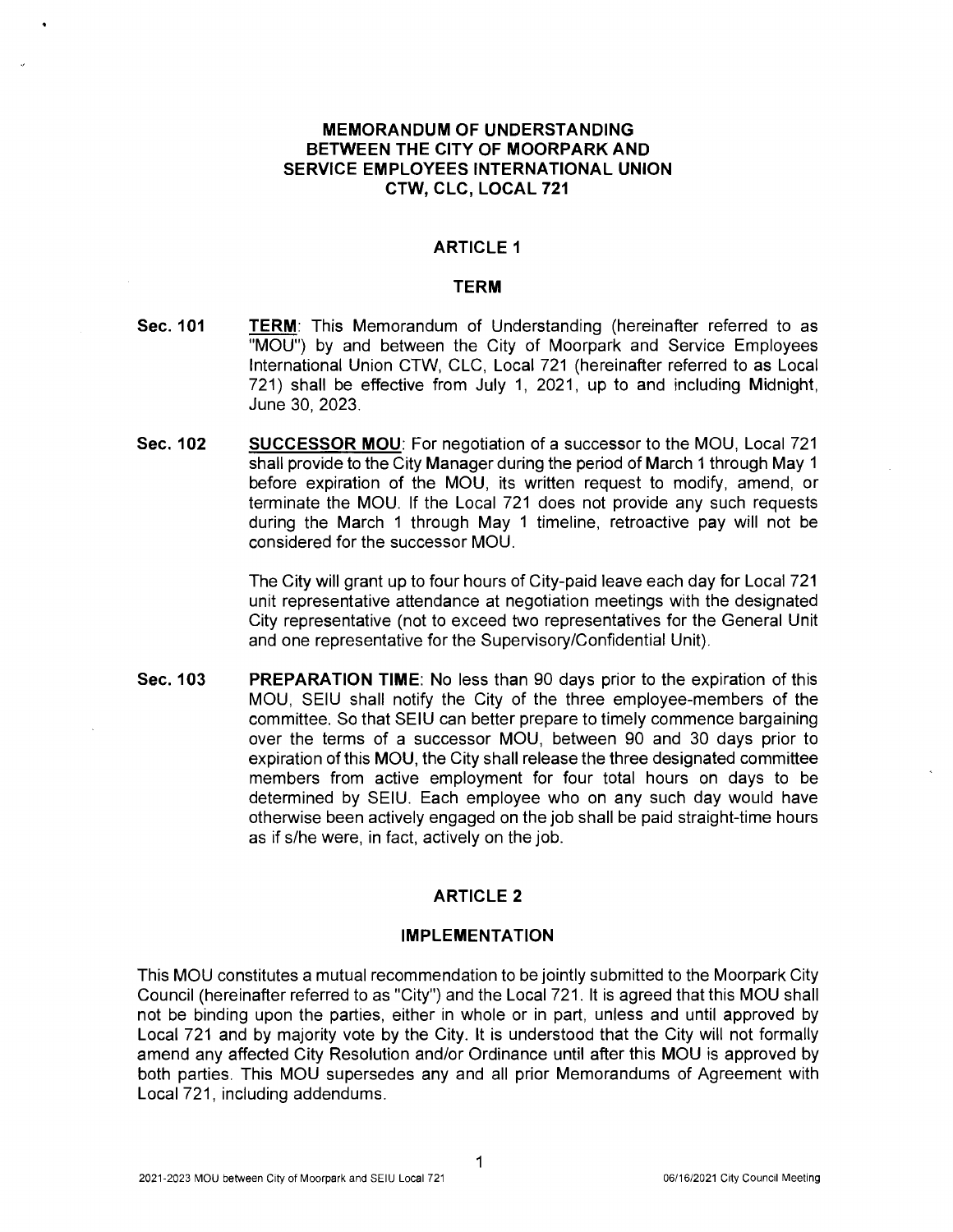Local 721 shall notify the City in writing of the names of its officers, bargaining unit representatives, and any elected negotiator each time an election is held or new appointments are made.

#### **ARTICLE 3**

#### **RECOGNITION**

This MOU shall apply only to persons employed in regular full or part-time Competitive Service positions in the following job classifications and bargaining units:

## **GENERAL UNIT:**

Account Clerk I and II Account Technician I and II Administrative Assistant I and II Associate Planner I and II Assistant Planner Code Compliance Technician I and II Community Development Technician Community Services Technician Deputy City Clerk I Facilities Technician Information Systems Technician I and II Irrigation Specialist Laborer/Custodian IV Landscape Maintenance Specialist Maintenance Worker I, II, and III Office Assistant I, II, and III Planning Technician Public Works Technician Recreation Assistant I and II Recreation Coordinator I Recreation Leader IV Senior Maintenance Worker Teen Coordinator Vector/Animal Control Technician I and II

#### **SUPERVISORY/CONFIDENTIAL UNIT:**

Active Adult Center Coordinator Administrative Specialist Crossing Guard Supervisor Deputy City Clerk <sup>11</sup> Executive Secretary Human Resources Assistant Human Resources Specialist Recreation Coordinator II and Ill Recreation Specialist Senior Account Technician I and II **Vector/Animal Control Specialist**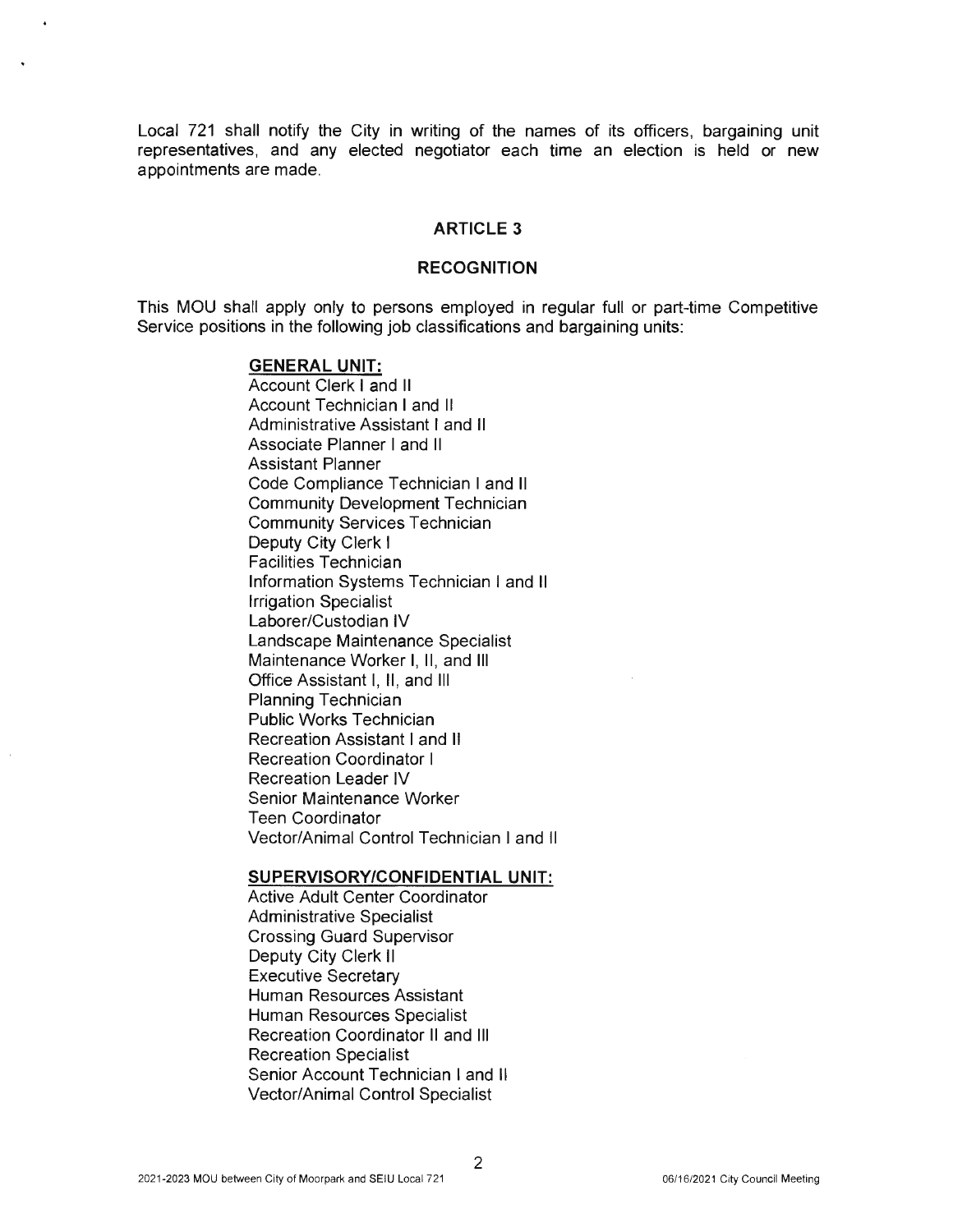# **ARTICLE 4**

#### **STAFFING AND CLASSIFICATIONS**

**CLASSIFICATIONS AND DUTIES:** The City shall employ workers within the specific duties of their job descriptions and assign employees to "related duties" only in the absence of employees in full-time or part-time regular budgeted positions or in peak workload or emergency situations.

# **ARTICLE 5**

#### **RETIREMENT**

**Sec. 501 CALPERS CLASSIC MEMBER RETIREMENT BENEFIT:** For Competitive Service employees defined by the California Public Employees Retirement System (CalPERS) as a "Classic Member", the City shall pay the employee CalPERS retirement contribution, not to exceed seven percent (7%) of base salary and maintain the current level of benefits during the term of this MOU, which includes the following:

> Section 20938 - Limit prior service to members employed on CalPERS contract date;

Section 21354 - Local Miscellaneous Member 2 percent (2%) at age 55 CalPERS retirement benefit;

Section 21548 - Optional Pre-Retirement Settlement 2 death benefit;

Section 21574 - Fourth Level of 1959 Survivor Benefits; and

Section 21623.5 - \$5,000 Retired Death Benefit.

The City will continue to report the value of Employer Paid Member Contributions (EPMC) to CalPERS as additional compensation for all City employees that receive CalPERS Classic Member retirement benefits, pursuant to Government Code Section 20636(c) and California Code of Regulations Section 571(a)(1).

The City agrees that there shall be no other changes in this Article and that the City agrees to continue to pay the Classic Member CalPERS retirement contribution, not to exceed seven percent (7%) of base salary, during the term of this MOU.

**Sec.502 CALPERS NEW MEMBER RETIREMENT BENEFIT:** For new Competitive Service employees hired by the City of Moorpark on or after January 1, 2013, and defined by CalPERS as a **"New** Member", the CalPERS retirement benefit will comply with the requirements of Assembly Bill 340 approved by the Governor on September 12, 2012 (Public Employees Pension Reform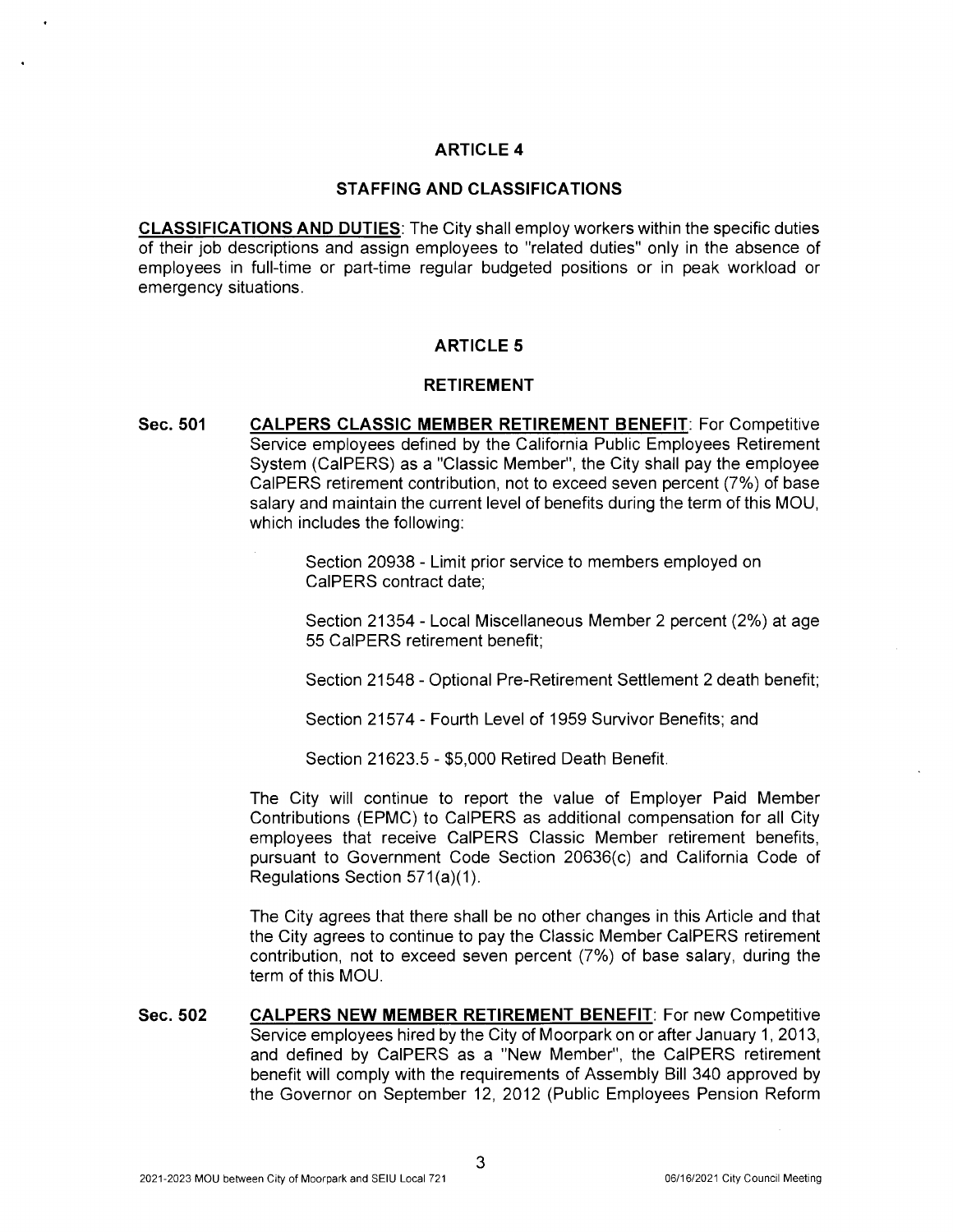Act), Government Code Sections 7522-7522.74, and as may be subsequently amended.

**Sec.503 RETIREMENT HEALTH SAVINGS BENEFIT FOR EMPLOYEES HIRED PRIOR TO JANUARY 1, 2014:** This retirement benefit applies only to regular full-time employees hired prior to January 1, 2014. For those employees hired prior to January 1, 2014, who are eligible for the grandfathered retirement health savings benefit described in this section, the benefit will be paid at the time of voluntary separation from employment for retirement from the City's retirement system (CalPERS), subject to years of service eligibility. In order for a regular full-time employee hired prior to January 1, 2014, to be eligible for the retirement health savings benefit, the employee must have worked no less than 15 years (180 months) of cumulative service with the City of Moorpark, to receive a payment of \$75.00 for each full month of service into the employee's 457 deferred compensation account and/or retirement health savings plan account, and no less than 20 years (240 months) of cumulative service with the City of Moorpark, to receive a payment of \$100.00 for each full month of service into the employee's 457 deferred compensation account and/or retirement health savings plan account. The payment would be made upon City verification of the submittal of a CalPERS retirement application and following the eligible employee's last day of employment with the City.

> If the retiring employee elects to not participate in the City's voluntary retirement health savings plan and has already reached the maximum contribution limit for the year in their deferred compensation plan account, including catch-up provision, he/she may elect to receive the retirement health savings benefit payment in cash upon approval of the City Manager.

## **ARTICLE 6**

## **SALARY PLAN AND COMPENSATION**

**Sec. 601 SALARY PLAN ADJUSTMENT:** Effective the first full pay period commencing on or after July 1, 2021, the City agrees to adjust wages of classes in the bargaining units covered by this MOU by a two percent (2.0%) cost-of-living increase and issue a two percent (2.0%) one-time payment.

> Effective the first full pay period commencing on or after July 1, 2022, the City agrees to adjust wages of classes in the bargaining units covered by this MOU by a two percent (2.0%) cost-of-living increase. Should the City's Non-Competitive Service employees receive a cost-of-living increase higher than two percent (2.0%) for Fiscal Year 2022-2023, the City agrees to adjust the wages of classes in the bargaining units covered by this MOU by an equivalent amount.

**Sec.602 OVERTIME EXEMPT:** There are no Local 721 represented positions that are exempt from the payment of overtime.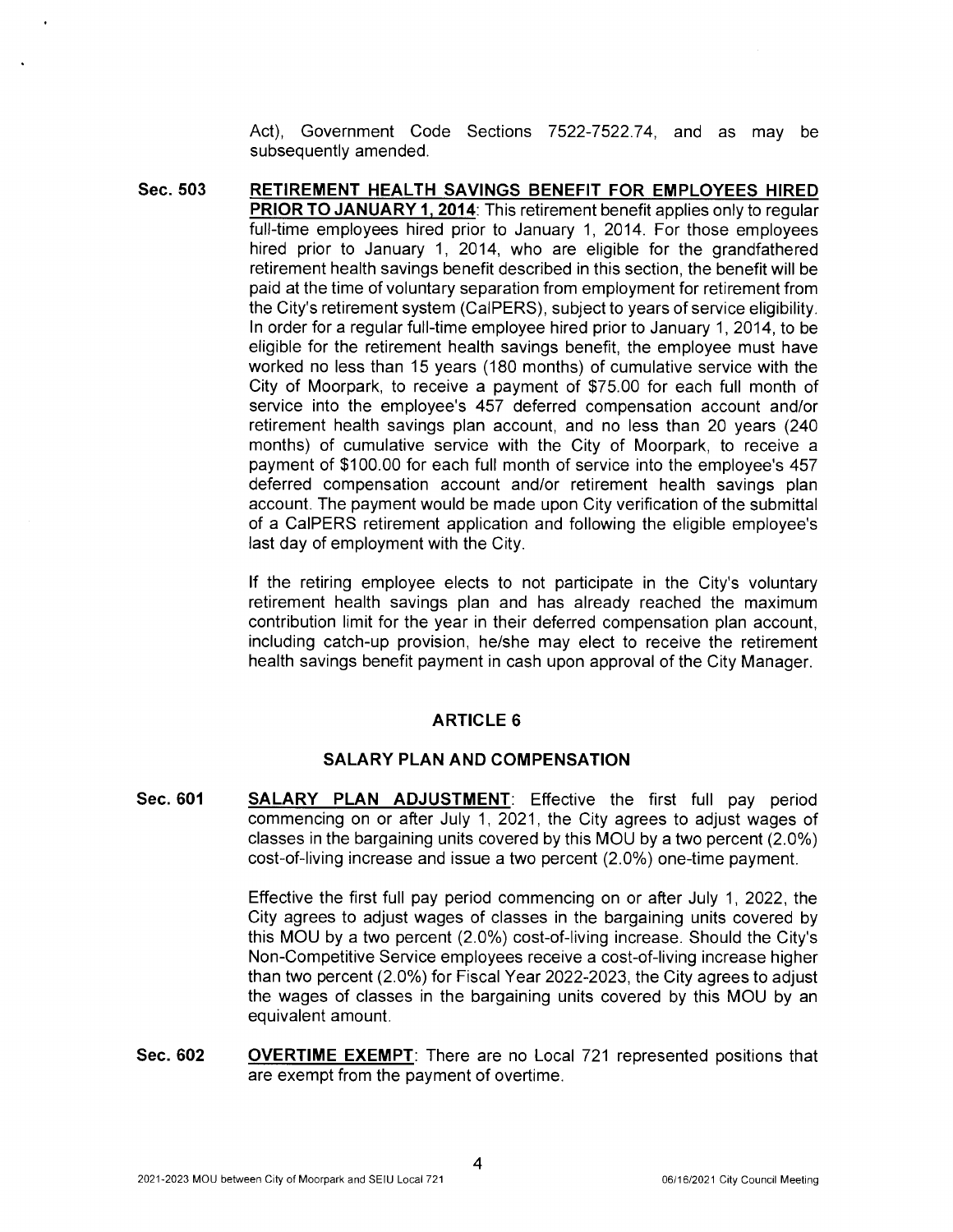- **Sec. 603 OFF-DUTY PHONE CALLS/TEXT MESSAGES:** Employees who receive work related telephone calls or text messages, including the time to make related return telephone calls or text messages, before normal scheduled work hours, after having left work at the end of their normal scheduled work hours, and/or on weekends that are not normal scheduled work hours, and/or on holidays, are entitled to pay for the time spent providing service on behalf of the City. Such work for the City shall be compensated at the applicable rate for all time actually worked in increments of one-quarter (1/4) hour each time called or spent reading a text message and including time worked making related return calls or responding to a text message, with the exception that two or more calls or text messages placed within the same 15- minute time period would be compensated at the applicable rate for all time actually worked in increments of one-quarter (1/4) hour. After preapproval of their supervisor, only employees who are required by the nature of the call or text message to return to work shall be entitled to receive pay for callback, and as described in Section 4.12.1 of the City's Personnel Rules. If required to return to work, the time spent receiving and returning telephone calls and text messages pursuant to this paragraph shall count as part of the callback time.
- **Sec.604 DEFERRED COMPENSATION CONTRIBUTION:** City shall pay two percent (2.0%) of a regular full-time employee's base salary, including longevity pay (and excluding bilingual pay, in-lieu insurance payments, uniform cleaning allowance, overtime pay, and deferred compensation payment), into a City approved deferred compensation program, if and when the employee is enrolled in one of the City's participating deferred compensation programs. A regular, competitive service employee on an unpaid leave of absence will not receive a deferred compensation payment.
- **Sec.GOS BILINGUAL PAY:** The City shall continue the payment for verbal bilingual compensation for translation skills for regular full-time and part-time employees at the rate of forty cents (\$.40) per hour for all hours actually worked, including annual leave and City holidays, but not for disability leave or other unpaid leave, for up to forty (40) hours per week for those regular employees with the demonstrated ability to effectively speak and understand Spanish without any need to call upon another Spanish-speaking employee to assist with translation.

The City shall pay bilingual compensation for combined verbal/written translation skills for those regular employees in City Manager designated positions with the demonstrated ability to effectively speak, read, write, and understand Spanish without any need to call upon another Spanishspeaking employee or the use of a bilingual translation software program to assist with the translation. The rate for combined verbal/written translation skills for regular full-time employees in designated positions will continue to be fifty cents (\$.50) per hour for all hours actually worked, including annual leave and City holidays, but not for disability leave or other unpaid leave, for up to forty (40) hours per week. The City Manager shall designate positions eligible for combined verbal/written translation skills without any requirement to meet and confer.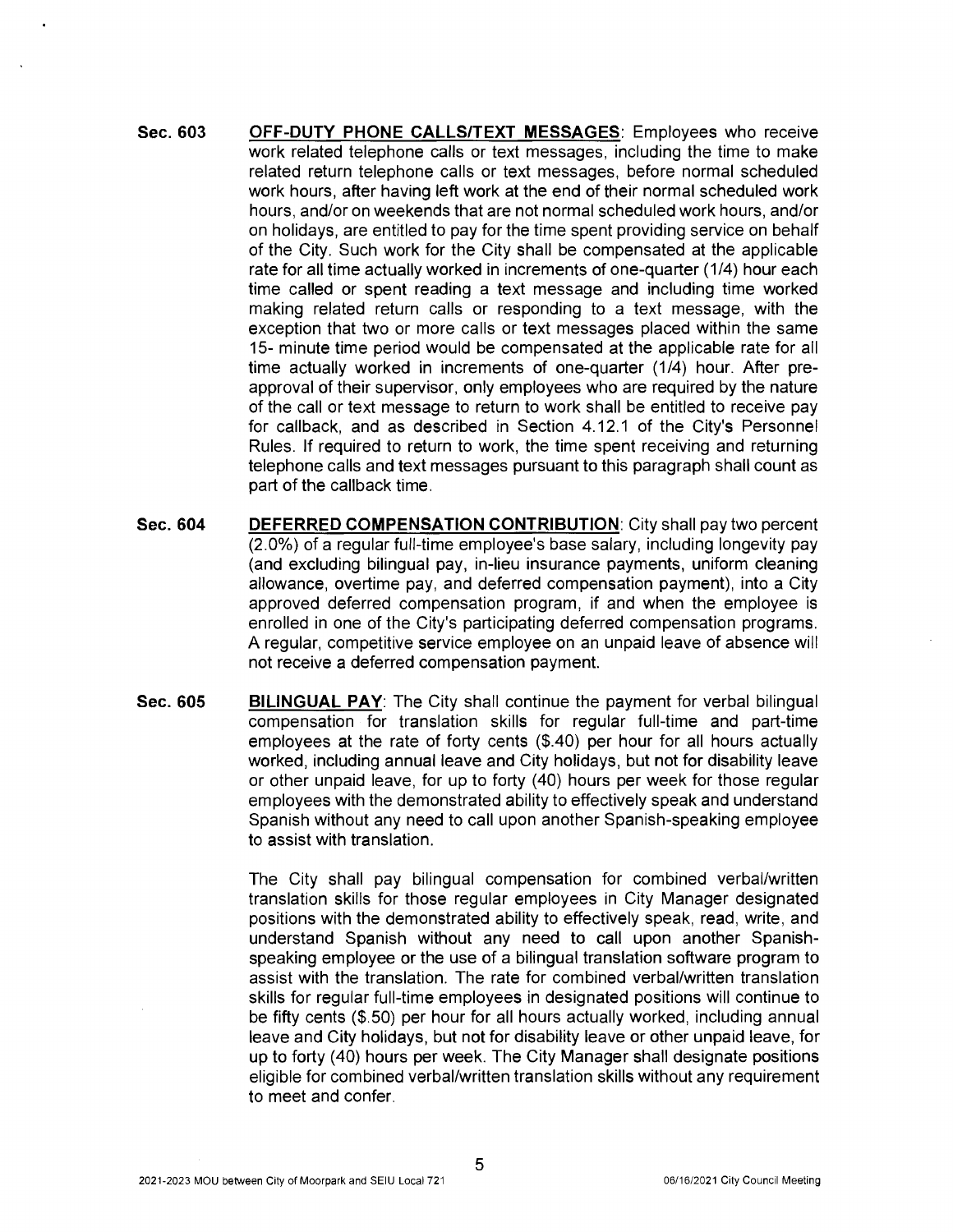Qualification for bilingual pay shall be determined by the City at its sole discretion and may include both verbal and written tests. All employees receiving bilingual pay may be tested annually by City. An employee hired prior to July 1, 2001, may decline to take the verbal/written or verbal-only bilingual tests; however, bilingual pay for that employee would cease beginning with the pay period following the annual test date. An employee who declines to take the combined verbal/written bilingual test may still qualify for the verbal-only bilingual pay upon successful completion of the verbal bilingual test.

The City is not required to meet and confer on requiring completion of verbal or combined verbal/written bilingual testing for designated positions as a component of an open-competitive examination process, consistent with Section 6.1 of the Personnel Rules.

#### **Sec.606 LONGEVITY PAY FOR EMPLOYEES HIRED PRIOR TO JANUARY 1, 2015:** Regular full-time employees hired by the City of Moorpark prior to January 1, 2015 will be eligible for longevity pay as a grandfathered benefit, subject to reaching the required cumulative months of service as follows:

- 121 to 180 Months of service one-percent (1.0%)
- 181 to 240 Months of service one and one-half percent (1.5%)
- 241 to 300 Months of service two percent (2.0%)
- 301 or more Months of service two and one-half percent (2.5%)

Any longevity pay granted pursuant to this Section, shall be effective as of the first day of the pay period in which the anniversary date occurs. An unpaid leave of absence, which changes an anniversary date, shall not be counted towards eligibility for longevity pay.

**Sec.607 STANDBY PREMIUM PAY:** Competitive Service employees who are placed on standby duty to respond to emergencies shall be compensated \$3.00 per hour for a regular work day and \$4.00 per hour for a non-regular work day (holiday, weekend, or regular day off). The hourly rate for standby shall be calculated to the nearest one quarter hour of assigned standby duty.

## **ARTICLE 7**

#### **INSURANCE AND EMPLOYEE ASSISTANCE PROGRAMS**

#### **Sec. 701 PREMIUM PAYMENT:**

#### A. **Dental, Life, and Vision Insurance:**

City shall continue to pay one hundred percent (100%) of premiums for fulltime employee and eligible dependents' coverage for the dental, life, and vision insurance programs . City agrees to maintain generally the same level of dental, life, and vision insurance coverage for employee and dependents, although the provider and specific benefits may vary to some extent based on the package of benefits offered and approved provider network for dental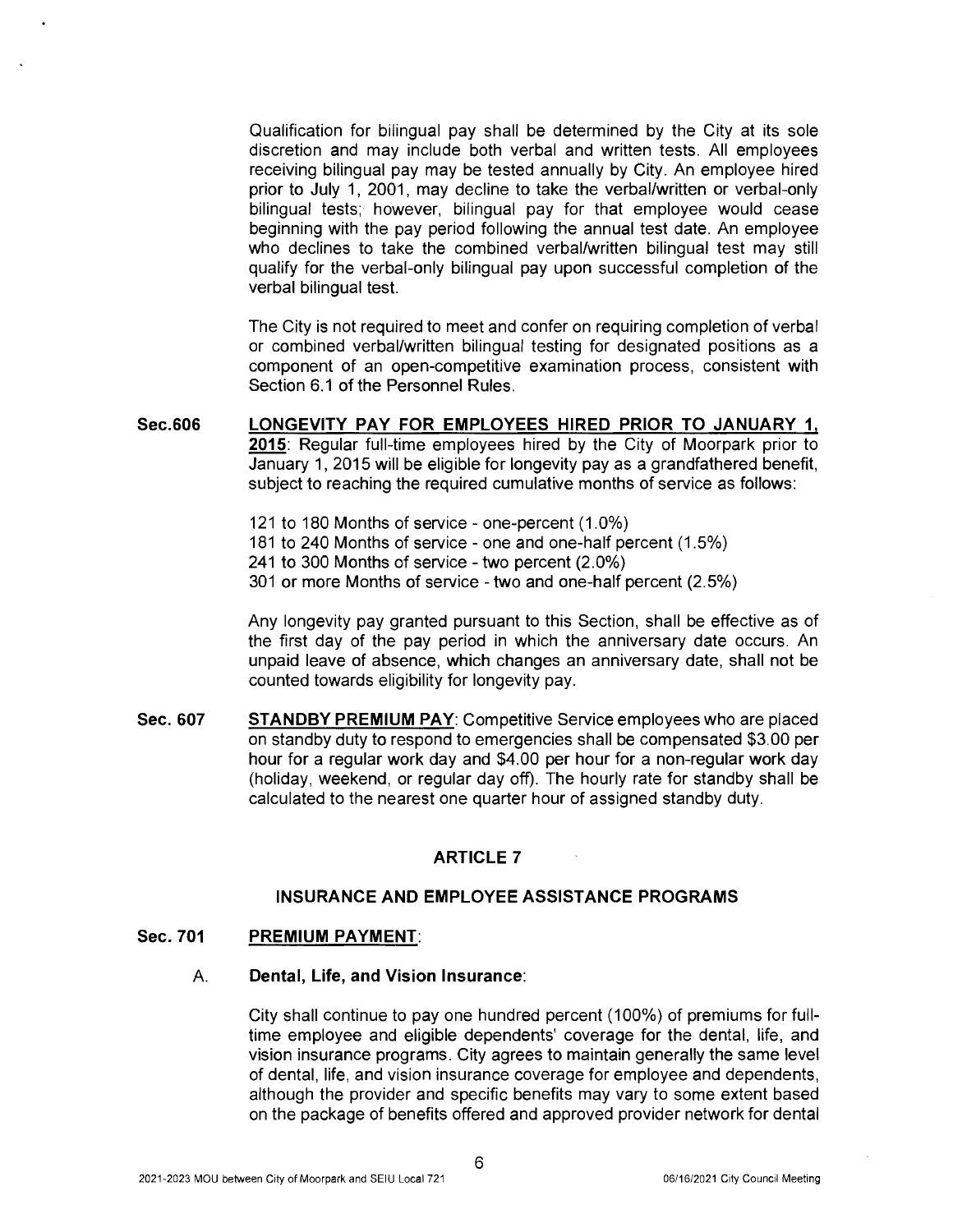and vision insurance. City will inform Local 721 in writing in sufficient time prior to a decision to change providers and/or coverage that increases employee costs during the term of this MOU, and will meet to discuss upon request.

### B. **Medical Insurance:**

**July 1, 2021, through June 30, 2023, Medical Insurance Cafeteria Plan:**  The City shall continue a cafeteria plan (Section 125 Premium-Only Plan) for medical insurance. Beginning July 1, 2021 , through June 30, 2023, the City's contribution for each employee shall consist of a medical allowance of an amount equivalent to ninety percent (90%) of the monthly family rate for the CalPERS PERS Choice medical PPO plan for the Los Angeles, San Bernardino and Ventura Area, and such contribution shall be inclusive of the minimum CalPERS medical insurance payment amount as specified in Section 22892 et seq. of the Government Code. The medical insurance cafeteria plan contribution, as specified above, is intended to pay for medical insurance for the employee and eligible dependents. An employee may convert up to a maximum of \$300.00 of the medical insurance cafeteria plan allowance to cash or a deferred compensation payment each month, if not used for payment of CalPERS medical insurance costs for employee and/or eligible dependents (hereinafter referred to as in-lieu payment). The medical insurance allowance and the in-lieu payment shall be prorated over twentyfour (24) pay periods in a calendar year; and upon termination of employment, the in-lieu payment shall be prorated for the final paycheck, based on actual days worked, including any use of paid leave or holiday pay in that final pay period.

For employees electing to waive medical insurance coverage for themselves and eligible dependents, proof of alternative medical insurance coverage shall be provided at the time of open enrollment each year, and the employee shall certify he/she will continue such alternative coverage so long as he/she receives an in-lieu payment. City agrees to provide this in-lieu payment option only so long as provider does not object and this action is consistent with applicable federal and state laws, including the Affordable Care Act or any successor thereto. Once the employee has selected an option for insurance coverage and/or in-lieu payment that would begin January 1 of the calendar year, he/she may not change their selected option until the next open enrollment date of the medical insurance plan, except as is permitted by law. All medical insurance costs that exceed the City's maximum insurance allowance for the calendar year shall be paid by the employee through payroll deduction.

C. **Disability Insurance:** City will continue to pay one hundred percent (100%) of the cost for long-term disability insurance for employees. The City at its sole discretion may elect to provide short-term disability insurance that is supplemental to and does not duplicate the benefits provided by State shortterm disability insurance for regular employees working a minimum of 1,560 hours annually. The City at its sole discretion may elect to cancel such supplemental short-term disability insurance at any time. City will inform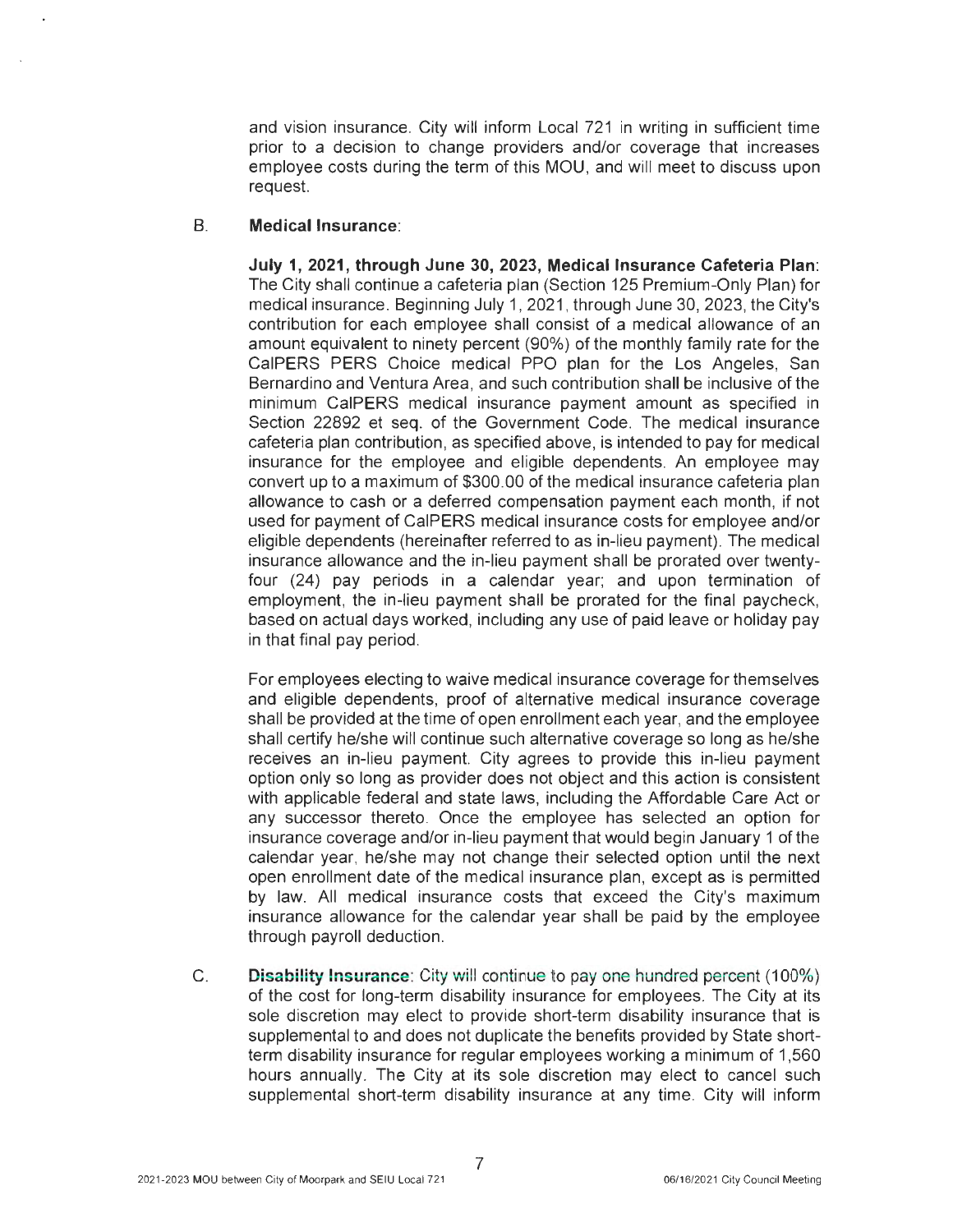Local 721 in writing in sufficient time prior to a decision to cancel coverage during the term of this MOU, and will meet to discuss upon request.

D. **Employee Assistance Program:** City shall continue to provide, at the City's cost, an Employee Assistance Program for regular full-time employees and eligible dependents. City will inform Local 721 in writing in sufficient time prior to a decision to change providers during the term of this MOU, and will meet to discuss upon request.

# **ARTICLE 8**

#### **HOURS OF WORK**

- **Sec. 801 BREAK TIMES:** Employees in classifications covered by the MOU shall be entitled to one (1) fifteen-minute paid break during each four (4) hour period of work. Insofar as possible, said breaks shall fall approximately midway in the work period, as established by a written administrative procedure approved by the City Manager or his/her designee. Said breaks shall neither be cumulative nor added to the lunch break. Breaks may be delayed or denied for unusual circumstances or emergencies.
- **Sec.802 MODIFIED WORK SCHEDULE (9/80):** A 9/80 work schedule is defined as a modified work schedule plan, in which employees work eight 9-hour days and one 8-hour day in a pay period totaling 80 hours. The City is not required to meet and confer with Local 721 on any decision to continue or discontinue a 9/80 schedule. The City Manager at his/her sole discretion, may issue any additional rules for the 9/80 schedule. The City retains the ability to cancel the 9/80 schedule at any time at the City's sole discretion. City is not required to meet and confer on its decision to cancel the 9/80 schedule or modify any rules pertaining to the 9/80 schedule.

The City Manager at his/her sole discretion may exempt any position or group of positions from being placed on a 9/80 schedule in order to fulfill the mission of the City. For each pay period, the City shall determine at its sole discretion the schedule for each employee, including what day is the 8-hour day and which is the off day, to ensure maintenance of a 40-hour work week in compliance with the Fair Labor Standards Act. Whenever practical, the off day shall be Monday or Friday.

Regular full-time employees will receive 8 hours of holiday leave pay for a full holiday and 4 hours for a half-day holiday. Any employee scheduled to work other than an 8-hour day on a designated City holiday must use annual leave or compensatory time to make up the difference. If a holiday falls on a day that is scheduled as an off day for a regular full-time employee on a 9/80 schedule, the City will credit 8 hours of annual leave for each holiday which occurs on an employee's off day.

Employees will be required to charge the amount of paid time off necessary to account for the number of hours in the regular daily work schedule when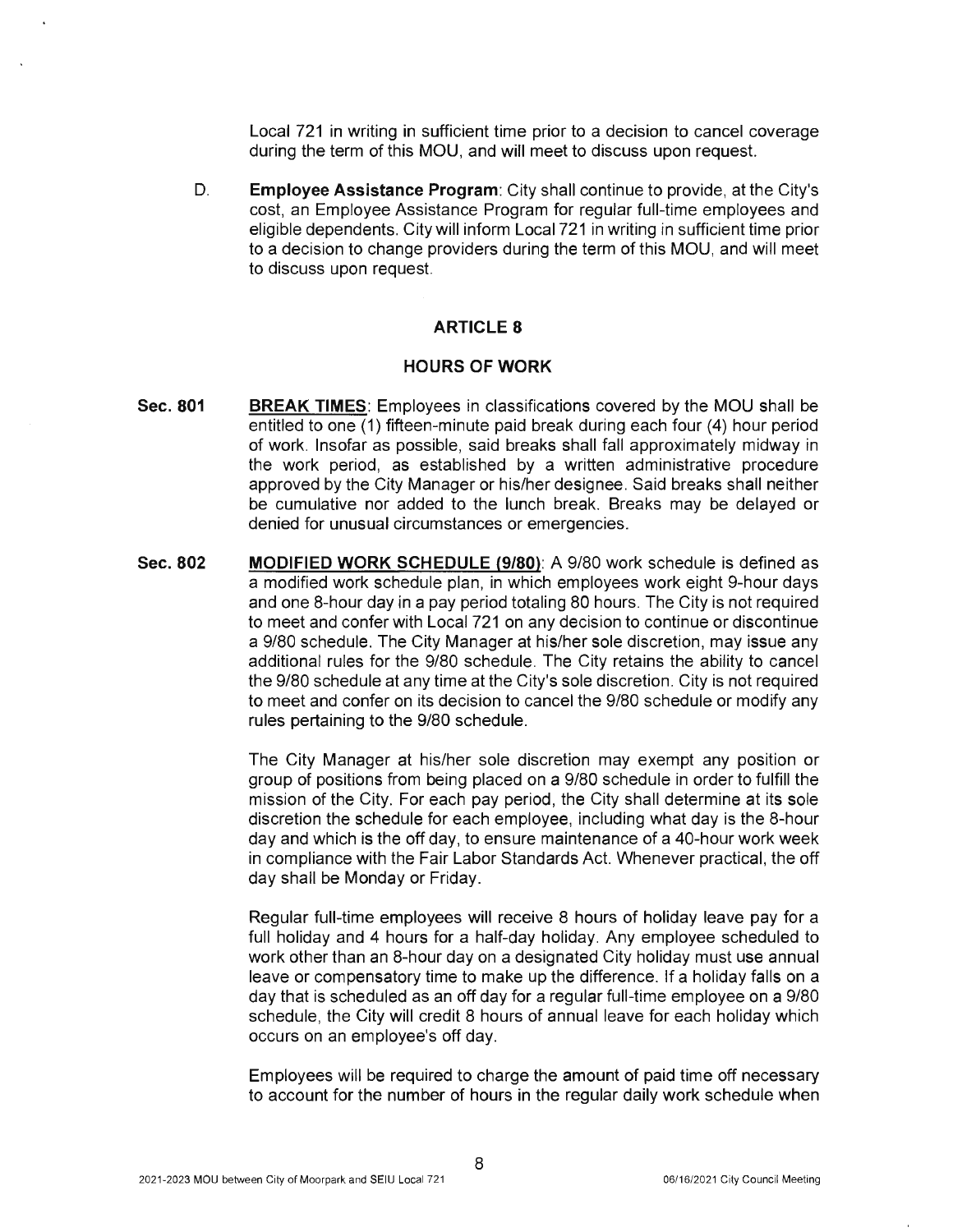utilizing annual leave or compensatory time. For example, an employee shall charge 9 hours of leave for a regularly scheduled 9-hour day.

Employees serving jury duty on their off days shall not be compensated by the City.

At any time, the City Manager with no less than one-week notice may determine at his/her sole discretion that any position or group of positions shall be returned to the standard 8-hour day, 40-hour week schedule. Employees will not be allowed to change from one schedule to another, unless approved by the City Manager. At the time a regular, full-time position is filled, a decision about the work schedule shall be made by the City.

Those positions not allowed a 9/80 schedule, as a result of fulfilling the City's mission, may be periodically adjusted to a 9/80 schedule if authorized by the City Manager.

The City Manager may, without advance notice, temporarily return an employee to a standard 8-hour day, 40-hour week schedule, to ensure adequate staffing exists to accomplish the City's mission. The need for this temporary schedule change and the duration will be determined by the City Manager at his/her sole discretion. The reasons for the temporary schedule change may include but are not limited to a position vacancy, employee leave of absence, or change in workload.

Employees on the 9/80 schedule shall work the days and hours approved by the City Manager and their Department Head.

An unscheduled absence on a work day preceding or following a scheduled 9/80 day off more than once in a 12-month period is considered excessive and shall be considered to have an impact on the City's ability to fulfill the mission of the City. The City Manager may require a physician's certificate to justify the unscheduled absence. The intent of this Rule is that it is the responsibility of the employee to seek the waiver.

#### **Sec. 803 MISCELLANEOUS:**

- A. The City shall maintain a one-half hour lunch and its ability to have the work day start as late as 8:00 a.m. for employees in the Maintenance Worker I, II, and Ill; Laborer/Custodian IV; Irrigation Specialist; Public Works Technician; Landscape Maintenance Specialist; and Senior Maintenance Worker classifications , with the exception that the employee(s) in any of these classifications assigned to the Community Center and/or similar facilities will have a different work schedule.
- B. The City has discretion to make occasional adjustments of the work week, day or hours for the following list of employees: Active Adult Center Coordinator; Administrative Assistant I and II; Administrative Specialist; Assistant Planner; Associate Planner I and II; Code Compliance Technician I and II; Community Development Technician; Community Services Technician; Crossing Guard Supervisor; Deputy City Clerk I and II; Executive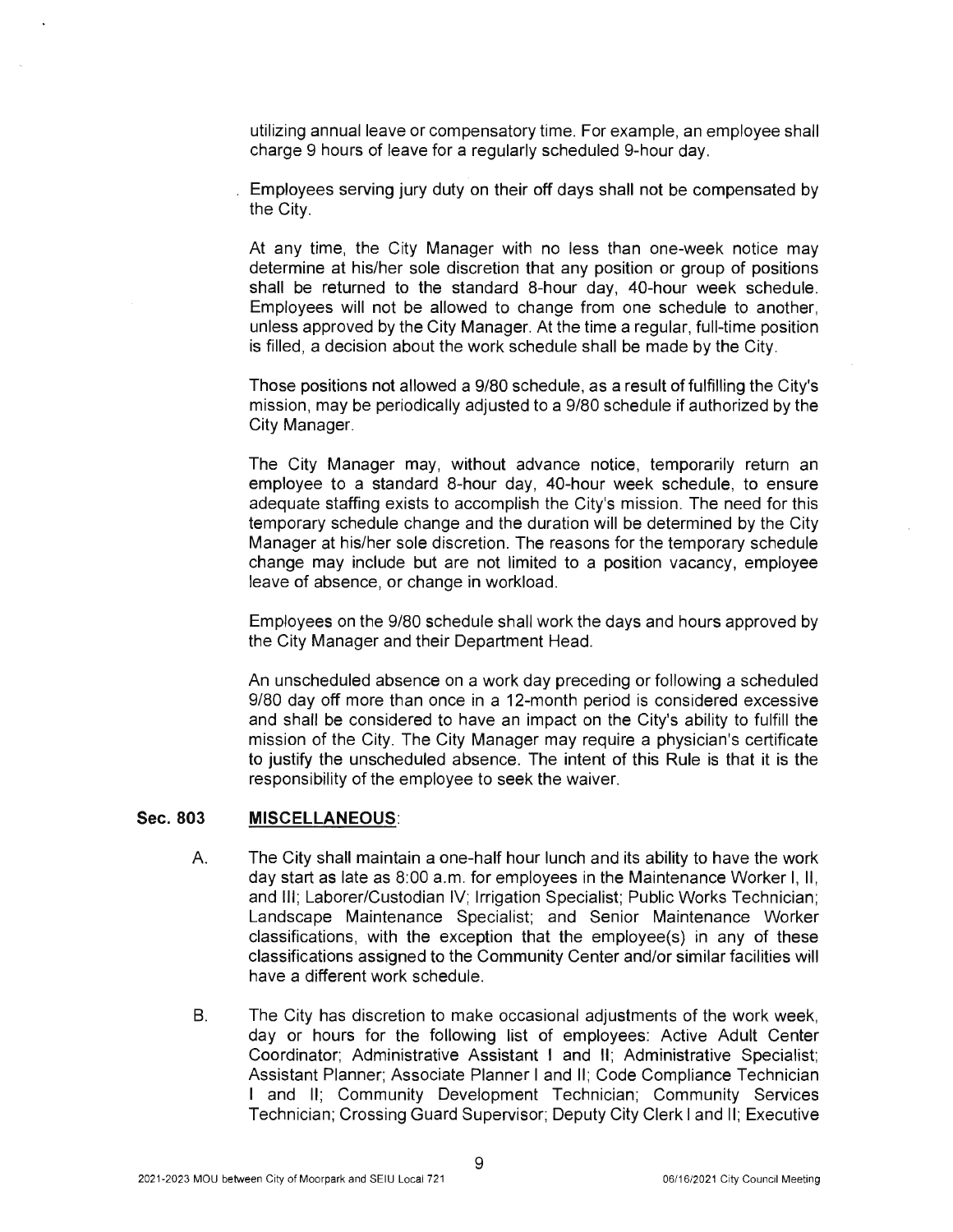Secretary; Facilities Technician; Human Resources Assistant; Human Resources Specialist; Information Systems Technician I and II; Irrigation Specialist; Laborer/Custodian IV; Landscape Maintenance Specialist; Maintenance Worker I, II, and Ill; Planning Technician; Public Works Technician; Recreation Assistant I and II ; Recreation Coordinator I, II , and Ill; Recreation Leader IV; Recreation Specialist; Senior Maintenance Worker; Teen Coordinator; Vector/Animal Control Specialist; and Vector/Animal Control Technician I and II.

When informed that an occasional adjustment will be scheduled and said adjustment involves two or less shifts within a work week, the employee may request in writing and the Department Head may approve in writing that one or both of the shift adjustments not occur. If as requested, the shift adjustment is not made, and the employee works in excess of forty (40) hours in a work week, then any time worked in excess of forty (40) hours shall be compensated in accordance with Section 4.12 of the Personnel Rules. The City will include a reference in the specified job classifications relating to the occasional need to adjust the work week, work day or hours to serve the interest of the City's operation and mission.

The City has discretion to make occasional adjustments of the work week, day or hours for all Competitive Service employees for the purpose of attending work-related training.

- C. The City is not precluded from: 1) Assigning a work week and hours with a schedule that is different from Monday to Friday, 8:00 a.m. to 5:00 p.m., 8:30 a.m. to 5:30 p.m., or as described in Section 802 of this MOU; or 2) implementing an occasional adjustment that involves more than one day per week. The City shall provide no less than two (2) weeks advance notice to the affected employee before making a long-term (more than three months) alteration to his/her work schedule, and no less than a one-week advance notice when making a one-time or short-term (less than three months) alteration, unless as determined by the City Manager less notice is needed to fulfill the mission of the City.
- D. Annual Leave Accrual: Section 13.5 of the Personnel Rules will continue to include the following Annual Leave accrual schedule:

#### Annual Leave

0 to 60 Months - 6.77 hours per pay period (equivalent to approximately 22 eight-hour days per year);

61 to 72 Months- 7.08 hours per pay period (equivalent to approximately 23 eight-hour days per year);

73 to 84 Months- 7.39 hours per pay period (equivalent to approximately 24 eight-hour days per year);

85 to 96 Months- 7.70 hours per pay period (equivalent to approximately 25 eight-hour days per year);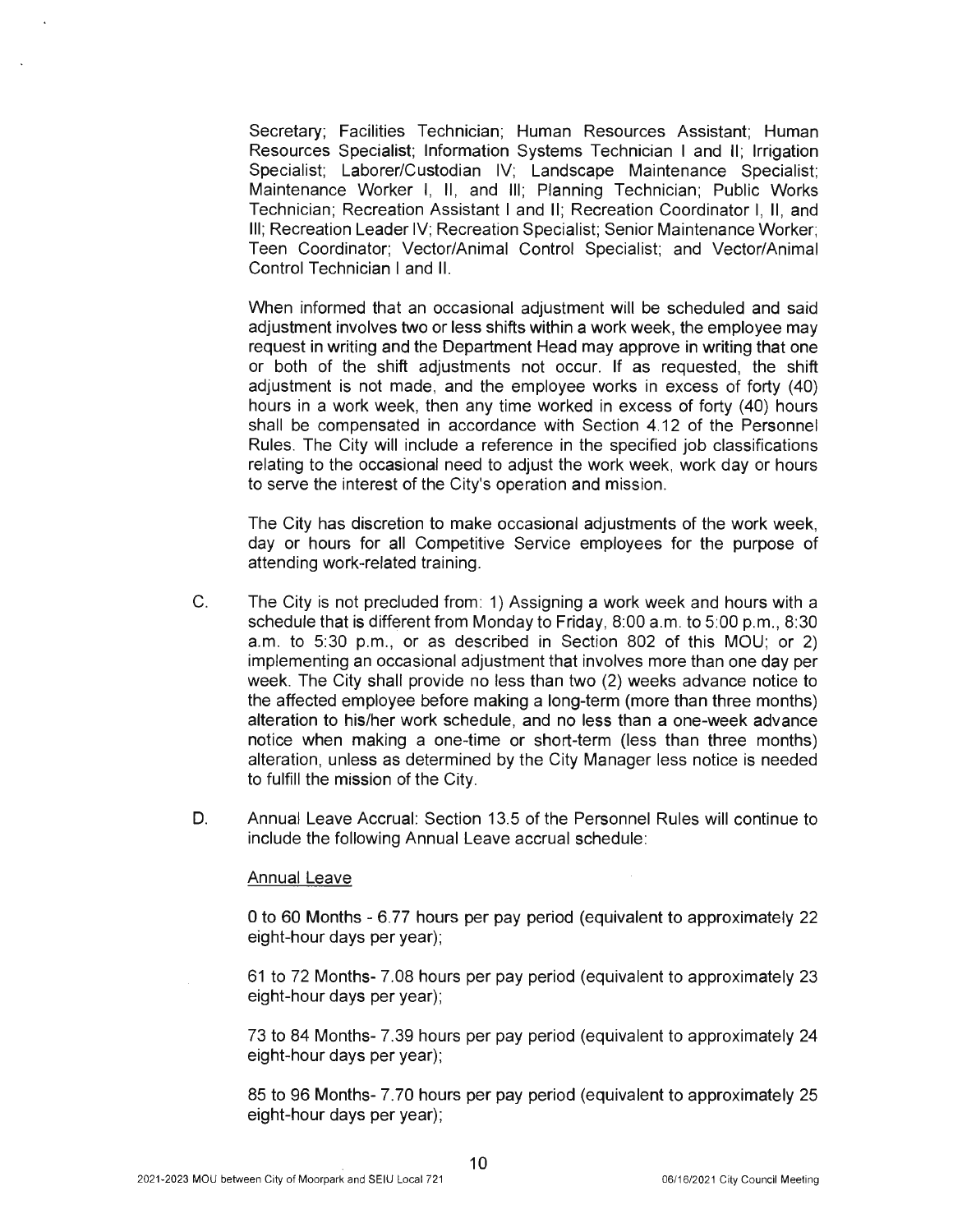97 to 108 Months - 8.00 hours per pay period (equivalent to approximately 26 eight-hour days per year);

109 to 120 Months - 8.31 hours per pay period (equivalent to approximately 27 eight-hour days per year);

121 to 132 Months - 8.62 hours per pay period (equivalent to approximately 28 eight-hour days per year);

133 to 144 Months - 8.93 hours per pay period (equivalent to approximately 29 eight-hour days per year); and

145 and above Months - 9.24 hours per pay period (equivalent to approximately 30 eight-hour days per year, the maximum accrual rate).

E. During Fiscal Years 2021-2022 and 2022-2023, a regular full-time employee with an accumulated Annual Leave balance of not less than sixty (60) hours may elect a one-time per fiscal year cash out of up to twenty (20) hours of Annual Leave or with an accumulated Annual Leave balance of not less than eighty (80) hours may elect a one-time per fiscal year cash out of up to forty (40) hours of Annual Leave, for either the first pay period beginning in November or first pay period beginning in March. Such cash-out request must be submitted in writing by an employee using a City Personnel Action Form (PAF) with documentation attached from the Finance Department showing the employee's accumulated leave balance.

## **ARTICLE 9**

#### **OVERTIME**

- **Sec. 901 DEFINITION:** Overtime shall be as defined as hours worked in excess of forty (40) hours in a work week and as further defined in the City's adopted Personnel Rules for Competitive Service employees, including in Rule 4, Compensation, except as otherwise provided for in Article 9 of this MOU. For purposes of calculating overtime, observed holidays per Article 11 and preapproved annual leave, but not other time off, shall be credited as time worked during the work week. For the purposes of this section, pre-approval for annual leave shall be no less than one (1) week in advance of planned use.
- **Sec. 902 COMPENSATION FOR OVERTIME HOURS WORKED:** Employees shall be paid overtime in cash or, with the approval of the City Manager, compensatory time at a rate of one and one-half times all overtime hours worked, consistent with Rule 4, Compensation, in the Personnel Rules, except as otherwise provided for in Section 903 herein.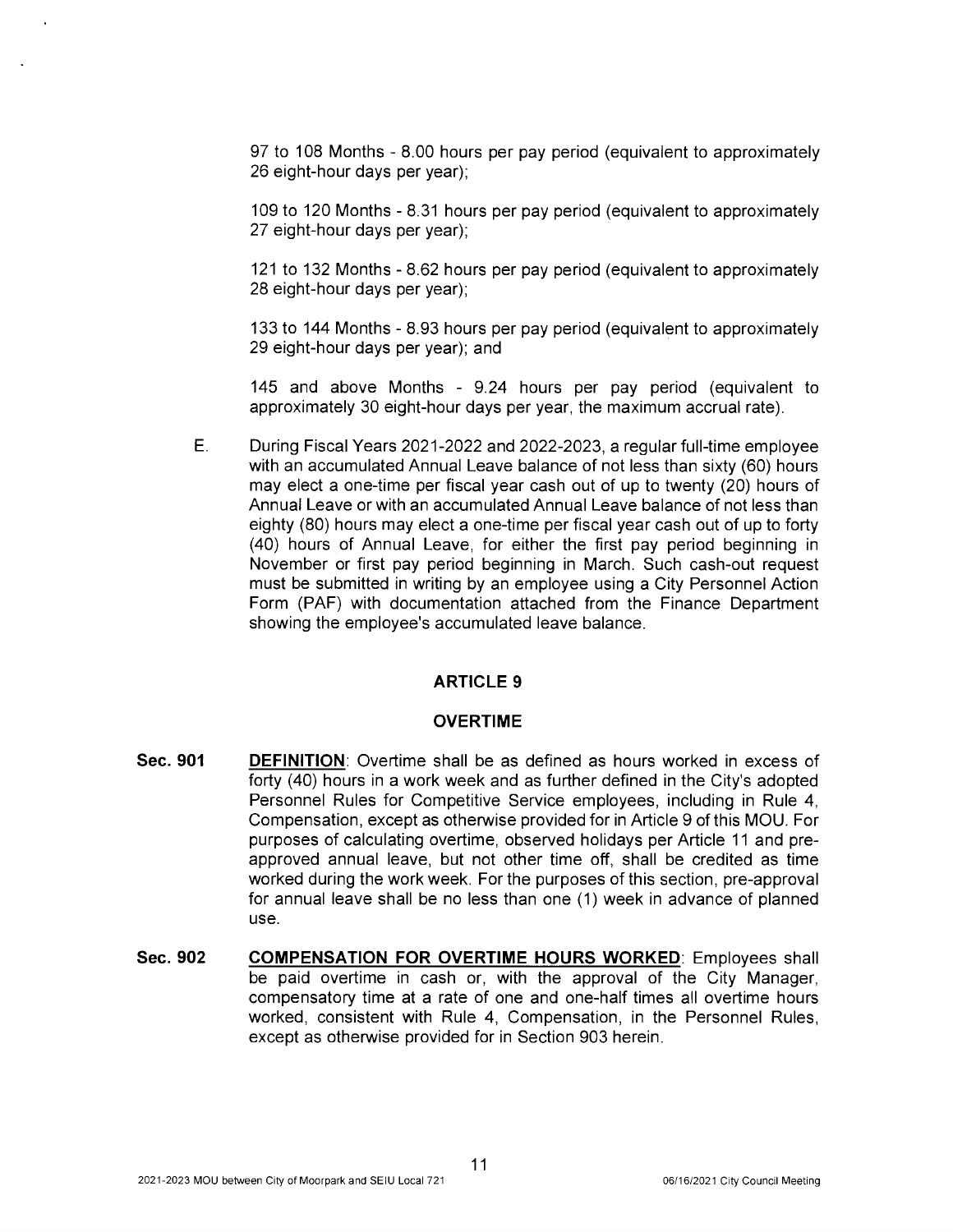#### **Sec.903 POLICY LIMITATION ON OVERTIME:**

- A. It is the City's policy to avoid the necessity for overtime whenever possible. Overtime work may sometimes be necessary to meet emergency situations affecting public health, safety or welfare, seasonal or peak workload requirements. No employee shall work overtime unless authorized by his/her supervisor/department head.
- B. Notification of the need for overtime shall generally be provided to affected employees at least one (1) hour prior to the beginning of the overtime, with the exception of an overtime increment of 30 minutes or less that falls at the end of the regular work day schedule and overtime for an off-duty telephone call pursuant to Section 603 herein. When employees are not noticed in advance, as set forth in this article, the employee shall be paid an additional one-half(½) of his/her then regular rate of pay for the first hour of overtime. In addition, overtime worked without such prior notice shall result in no less than one (1) hour overtime pay, unless said overtime is for a time period of 30 minutes or less that falls at the end of the regular work day schedule or for an off-duty telephone call as addressed in Section 603. This section requiring notification shall not apply to the Administrative Specialist, Deputy City Clerk I and II, Human Resources Specialist, Human Resources Assistant, and Information Systems Technician I and II positions and shall not apply in emergency situations that affect public health, safety or welfare.
- C. Employees shall not have their regular scheduled work week or work day altered by the City for the avoidance of overtime, except for those classifications specified in Section 803. B of this MOU or for fulfillment of the City's mission. For all affected employees in those specified classifications, the City shall provide no less than one (1) week advance notice of any scheduled weekend, night work, and/or other changes to the regular scheduled work week, except that in City's sole discretion as a result of an urgent need or special circumstance or to ensure that such employee maintains a 40-hour work week, the City may give less notice.

# **ARTICLE 10**

## **TEXTBOOK AND TUITION REIMBURSEMENT**

- **Sec. 1001 PURPOSE AND ELIGIBILITY:** To provide a program whereby regular fulltime employees of the City are reimbursed for the costs of textbooks, tuition, registration and laboratory fees for occupationally related school courses, workshops, and seminars satisfactorily completed on the employee's own time.
- **Sec. 1002 COURSES ELIGIBLE:** The following criteria will be used in determining eligibility for reimbursement:
	- A. Courses must have a reasonable potential for resulting in more effective City service.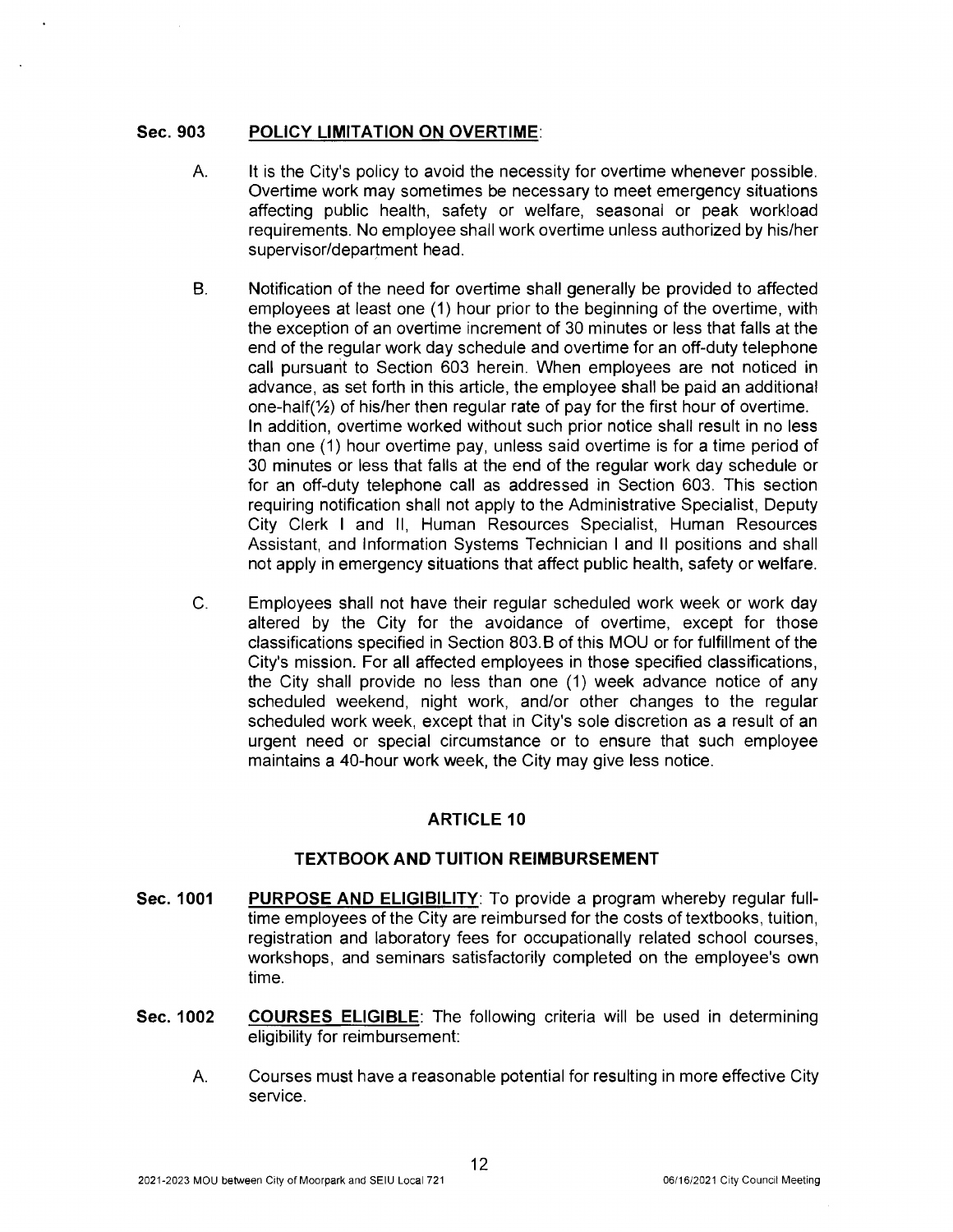- B. Courses directly related to the employee's occupational field are eligible.
- C. Courses that are prerequisite to job-related courses are also eligible.
- D. Job-related courses preparing an employee for promotion in his/her job field , or a job field for which there are promotional opportunities within City service.
- E. Graduate course work, which is required to receive a job-related Master's Degree, is eligible for reimbursement.
- F. Courses must be satisfactorily completed. A grade of "C" or its equivalent is required for reimbursement. A grade of "A" or "B" or its equivalent (Pass for Pass/Fail courses) is required for reimbursement for graduate courses.
- G. Courses must be offered by a school which is accredited by the Western Association of Schools and Colleges, the U. S. Department of Health, Education and Welfare, the Veteran's Administration, or other scholastic/professional accrediting organization approved by the City Manager.
- H. Seminars and workshops directly job-related are eligible if offered in conjunction with an accredited college, educational institution or professional organization. The course work must be approved in advance by the City Manager.
- I. Costs for course materials, including textbooks, will be reimbursable only if such items are a mandatory requirement of the course. At the City's option, said materials may be required to be provided to the City upon completion of a course if it is determined to be of benefit to the City.

#### **Sec. 1003 COURSES NOT ELIGIBLE FOR REIMBURSEMENT:**

- A. Those taken to bring unsatisfactory performance up to an acceptable level.
- B. Those which duplicate training provided by the City.
- C. Those which duplicate training the employee has already received.

#### **Sec. 1004 TEXTBOOK AND TUITION REIMBURSEMENT:**

Tuition Reimbursement: City shall, unless otherwise designated in this MOU, provide for one hundred percent (100%) reimbursement of tuition for off-duty , job-related recognized courses up to a maximum of One Thousand, Eight Hundred Dollars (\$1 ,800.00) per fiscal year, and a lifetime maximum of Ten Thousand Dollars (\$10,000.00) in accordance with the provisions of this Article. The available funding for the program shall be subject to the annual fiscal year budget appropriation by the City Council. The amount of reimbursement shall not exceed the then applicable fees and charges used by the California State College and University System. An eligible employee may request a funding advancement to cover the costs associated with one course per fiscal year. Such request shall be made in writing to the City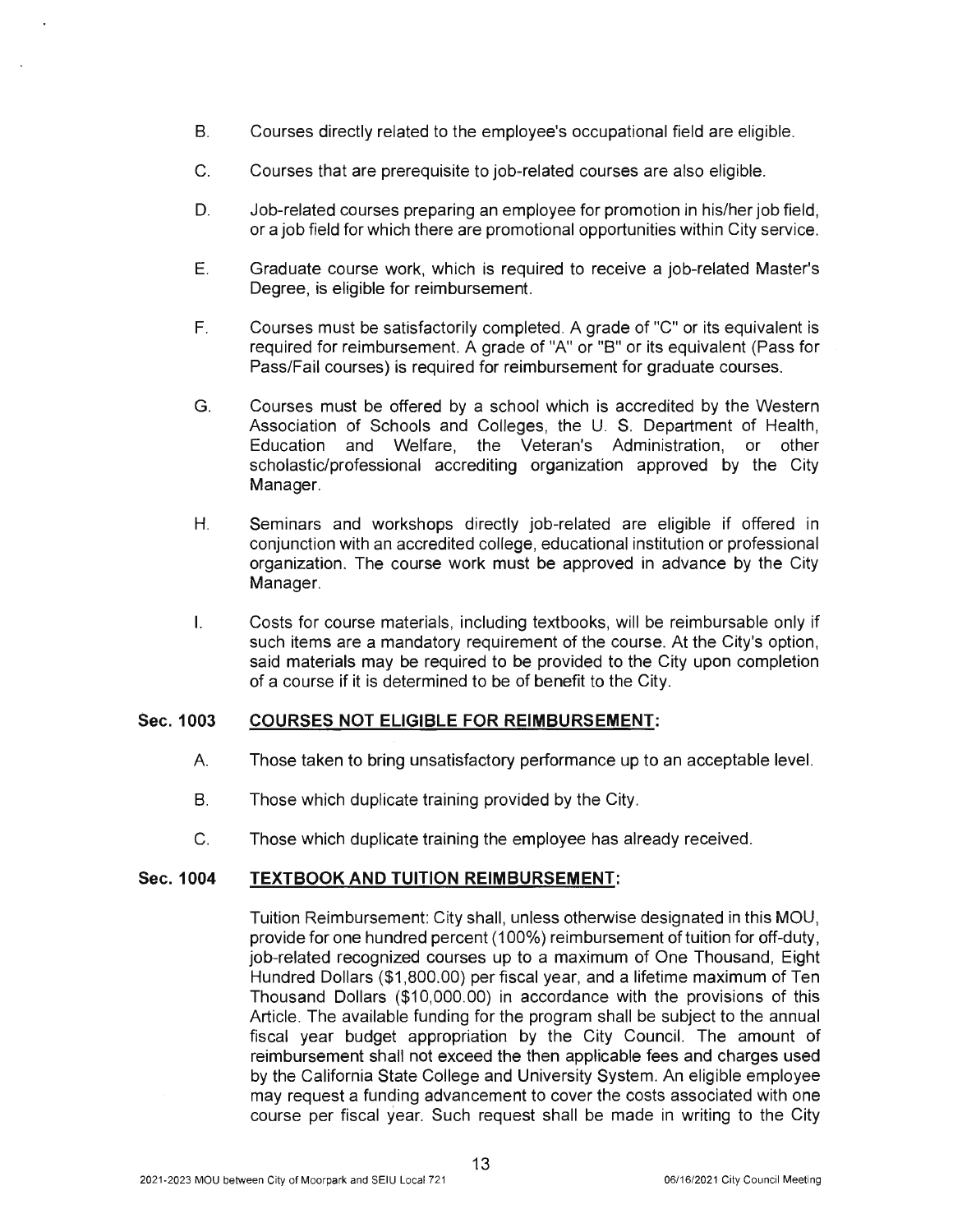Manager and shall describe the financial hardship or other reasons for necessitating the proposed advancement.

- **Sec. 1005 COSTS NOT COVERED:** In terms of both time and money, the following costs are not covered by this program:
	- A. Courses must be taken on the employee's own time, or accumulated compensatory time or annual leave approved in advance by the Department Head. Department Heads are encouraged to adjust schedules whenever possible to allow employees to attend classes and make up any time lost. The intent of this Section is to not provide for time off with pay.
	- B. Neither transportation nor mileage reimbursement are provided for by this program.
	- C. Parking fees, meals and other costs not specifically covered in this program will not be paid by the City.
	- D. Costs for which reimbursement is received from other sources are not covered. Portions not covered from other sources will be paid by the City up to the maximum as provided by this Article so long as the other provisions of this Article are met.
	- E. Conventions and conferences are not covered by this reimbursement program.
	- F. Courses in preparation for a Juris Doctorate (law) degree are not covered by the program.
	- G. Preparation courses for non-job related professional certifications, testing for said licenses are not covered by this program.
- **Sec. 1006 TEXTBOOK AND TUITION PROGRAM ADMINISTRATION:** Each Department Head is responsible for the administration of this program for employees assigned to his/her department. Only those employees who receive at least a satisfactory performance evaluation during the most recent evaluation period shall be eligible for this program. Employees shall provide their Department Head with notice of intent to participate in the program, including any itemization of costs, four (4) weeks prior to registration for the course(s). The Department Head shall then provide the employee written confirmation of approval or denial of said request within two weeks of receipt of the employee's notice of intent to participate. An employee may file a formal grievance consistent with Section 15.4 of the Personnel Rules upon receipt of a written denial.

Failure of an employee to request prior written approval from the Department Head prior to taking an off-duty course will result in ineligibility of costs for reimbursement. If participation is approved, an official record of grades and receipts or, if grades not awarded, record of satisfactory completion, must be received by the Department Head within ninety (90) days after the last class session. Reimbursement will be made to the employee within two (2)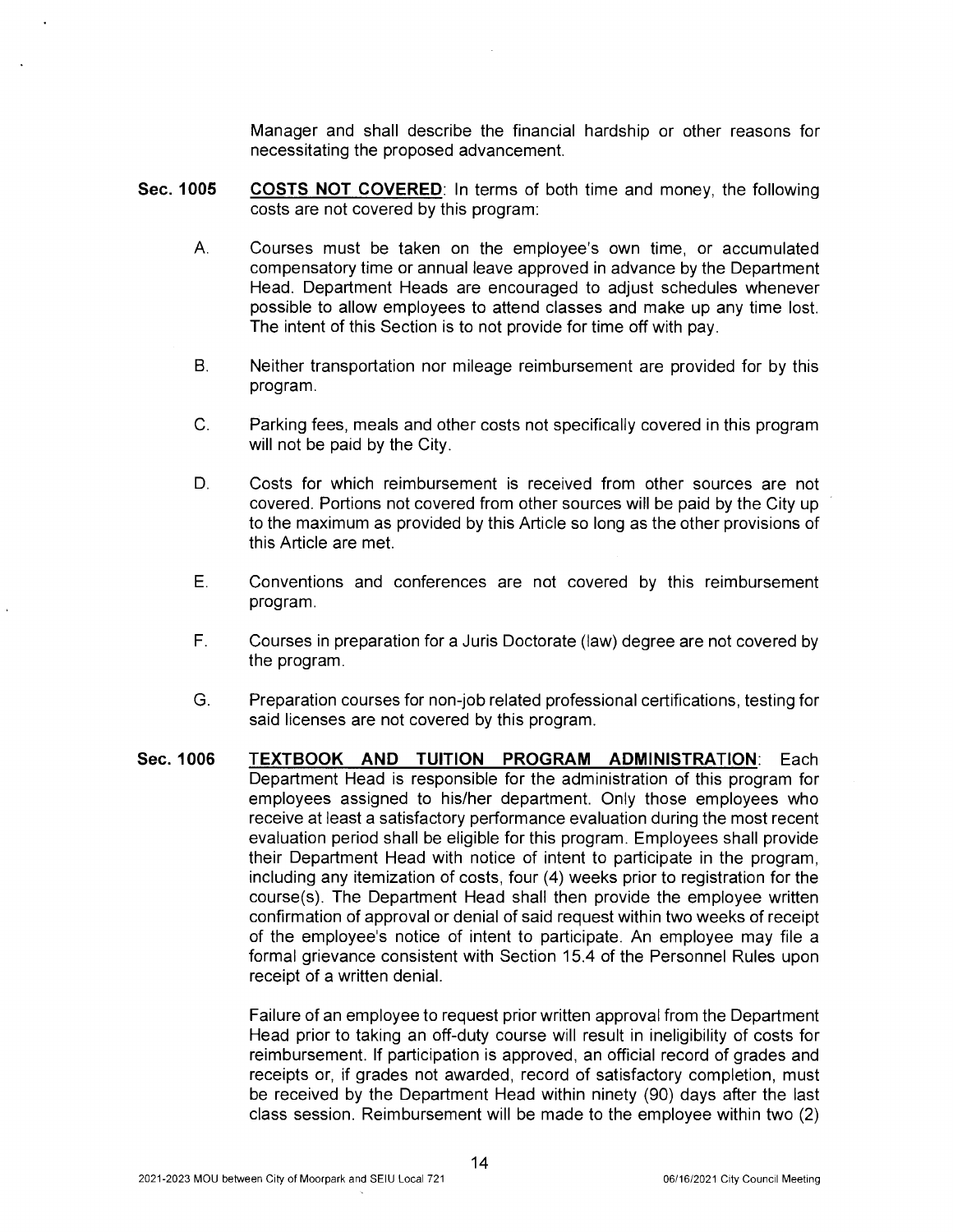weeks after grade cards and receipts have been received by the Department Head. The Personnel Director may develop such forms and additional procedures which he/she deems necessary to accomplish the intent of this textbook and tuition program.

- **Sec. 1007 USE OF TEXTBOOK & TUITION-OUT OF STATE:** An employee shall be entitled to reimbursement for classes/courses taken out-of-state, provided that all the above criteria are met and it results in no additional cost to the City.
- **Sec. 1008 TEXTBOOK AND TUITION REIMBURSEMENT TO CITY AT SEPARATION OF CITY EMPLOYMENT:** In the event the employee leaves the City service within six (6) months from the date of completion of the course(s), employee shall reimburse the City for the full costs of the course(s). Employees leaving between six (6) months to twelve (12) months shall reimburse the City seventy-five percent (75%) of the costs. Employees leaving between thirteen (13) months to twenty-four (24) months shall reimburse the City for twenty- five percent (25%) of the costs. This reimbursement provision shall not apply to an employee who leaves the City service as a result of a service retirement under the City's retirement program or is dismissed from City service.

# **ARTICLE 11**

## **HOLIDAYS**

#### **Sec. 1101 PAID ASSIGNED HOLIDAYS:**

- 1. New Year's Day, January 1;
- 2. January 2, when this date falls on a Friday;
- 3. Martin Luther King's Birthday, the third Monday in January;
- 4. President's Day, the third Monday in February;
- 5. Cesar Chavez day, March 31, as follows:
	- a) If March 31 falls on a Sunday, Monday, Tuesday, or Wednesday, then the holiday will be observed on Monday;
	- b) If March 31 falls on a Thursday, Friday, or Saturday, then the holiday will be observed on Friday;
- 6. Memorial Day, the last Monday in May;
- 7. July 4 and July 3, or July 5, or July 6 as follows:
	- a) July 3- Eight hours if this date falls on Monday, but no hours if this date falls on a Friday and the City is sponsoring a community event on July 3, in which case the July 4 holiday will be observed on Monday, July 6;
	- b) July 5 Eight hours if this date falls on a Friday;
- 8. Labor Day, the first Monday in September;
- 9. Veteran's Day, November 11;
- 10. November 10, when this date falls on a Monday;
- 11. Thanksgiving Day, the fourth Thursday in November;
- 12. The day after Thanksgiving;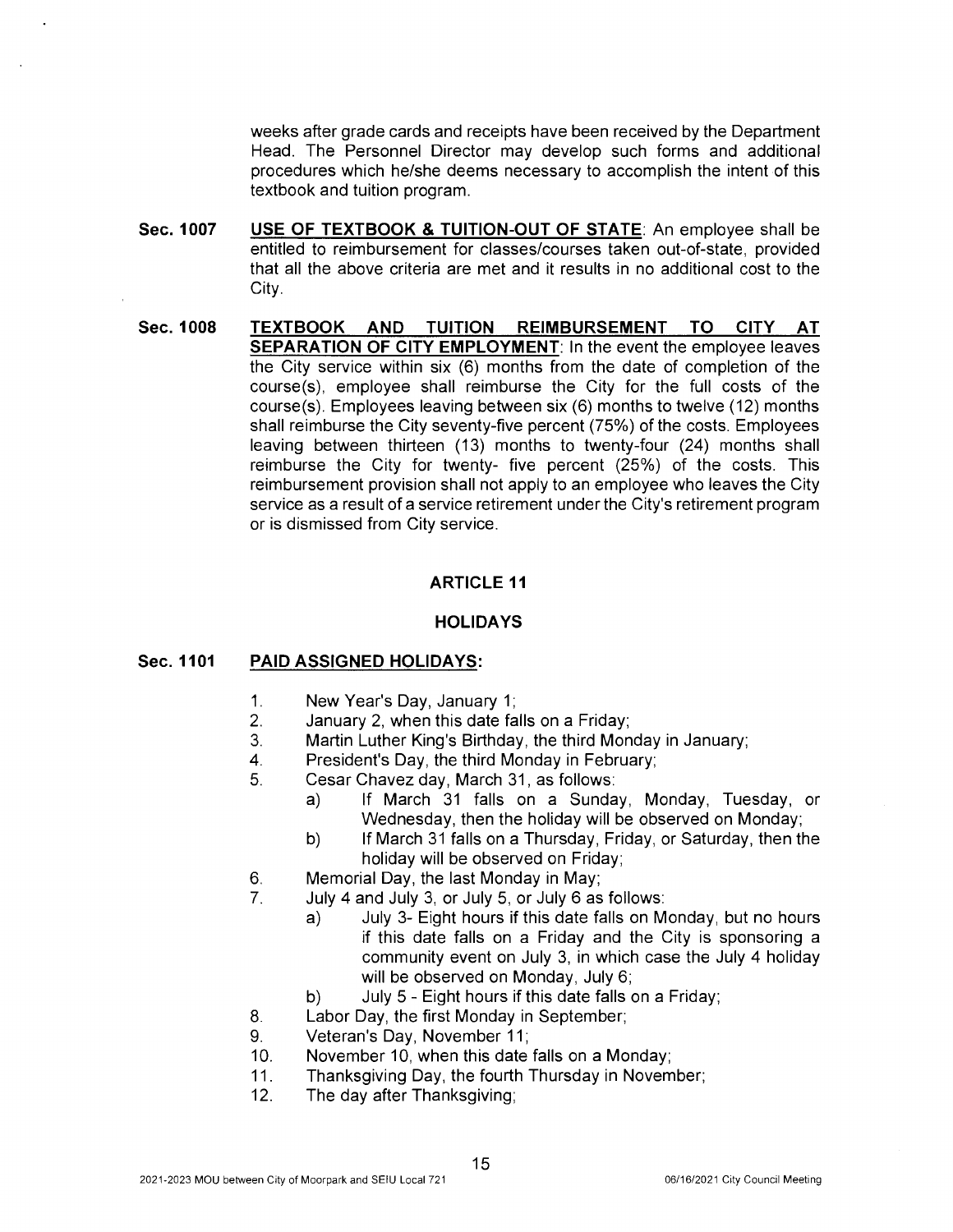- 13. Christmas Eve (December 24) as follows :
	- a) Four hours if this date falls on Tuesday, Wednesday, Thursday or Friday; or
	- b) Eight hours if this date falls on Monday; or
	- c) No hours if this date falls on Saturday or Sunday; or
	- d) Four hours on Thursday, December 23 (due to Friday, December 24, becoming the holiday in accordance with the provisions set forth below);
- 14. Christmas Day, December 25;
- 15. December 26 when this date falls on a Friday;
- 16. December 31 when this date falls on a Monday; and
- 17. Every day appointed by the President of the United States or Governor of this State for public feast, thanksgiving or holiday, when specifically authorized by the City Council.

If a paid, assigned City holiday falls on a Saturday, the preceding Friday shall ' be the holiday in lieu of the day observed, except as otherwise specified in the preceding list of City holidays. If a paid, assigned City holiday falls on a Sunday, the following Monday shall be the holiday in lieu of the day observed, except as otherwise specified in the preceding list of City holidays. For those employees regularly scheduled to work Saturday and/or Sunday, the paid assigned holiday shall be the day on which the holiday actually occurs. All assigned holidays shall be eight (8) hours paid for regular fulltime City employees, with the exception of Christmas Eve as described above.

The January 2, Cesar Chavez, July 3, July 5, November 10, December 26, and December 31 holidays are subject to the revised holiday pay language in Sections 1102 and 1103.

**Sec. 1102 WORK ON HOLIDAYS:** Full-time employees who are required to work on a paid assigned holiday shall, in addition to receiving straight time, not to exceed eight (8) hours per holiday, be paid in cash at one and one-half their then regular rate of pay for hours actually worked, up to eight (8) hours, not to exceed eight (8) hours per holiday. Any time worked in excess of eight (8) hours on a paid assigned holiday shall be paid in cash at two and one-half (2½) times their then regular rate of pay. Any full-time employee, who's regularly scheduled day off falls on a paid assigned holiday and who is not required to work on said holiday, shall be credited with eight (8) annual leave hours for each such holiday.

> Full-time employees required to work on the January 2, Cesar Chavez, July 3, July 5, November 10, December 26 or December 31 holidays, and any additional holidays approved for one calendar year, only, shall receive straight-time pay, not to exceed eight (8) hours, and shall also be credited with one hour of annual leave for each hour worked on the referenced holidays, not to exceed eight (8) hours. Any hours worked in excess of eight (8) hours on the January 2, Cesar Chavez, July 3, July 5, November 10, December 26, and December 31 holidays shall be paid in cash at two and one-half (2 ½) times the employee's regular rate of pay. This paragraph is not applicable when July 3 falls on a Friday for which the City has scheduled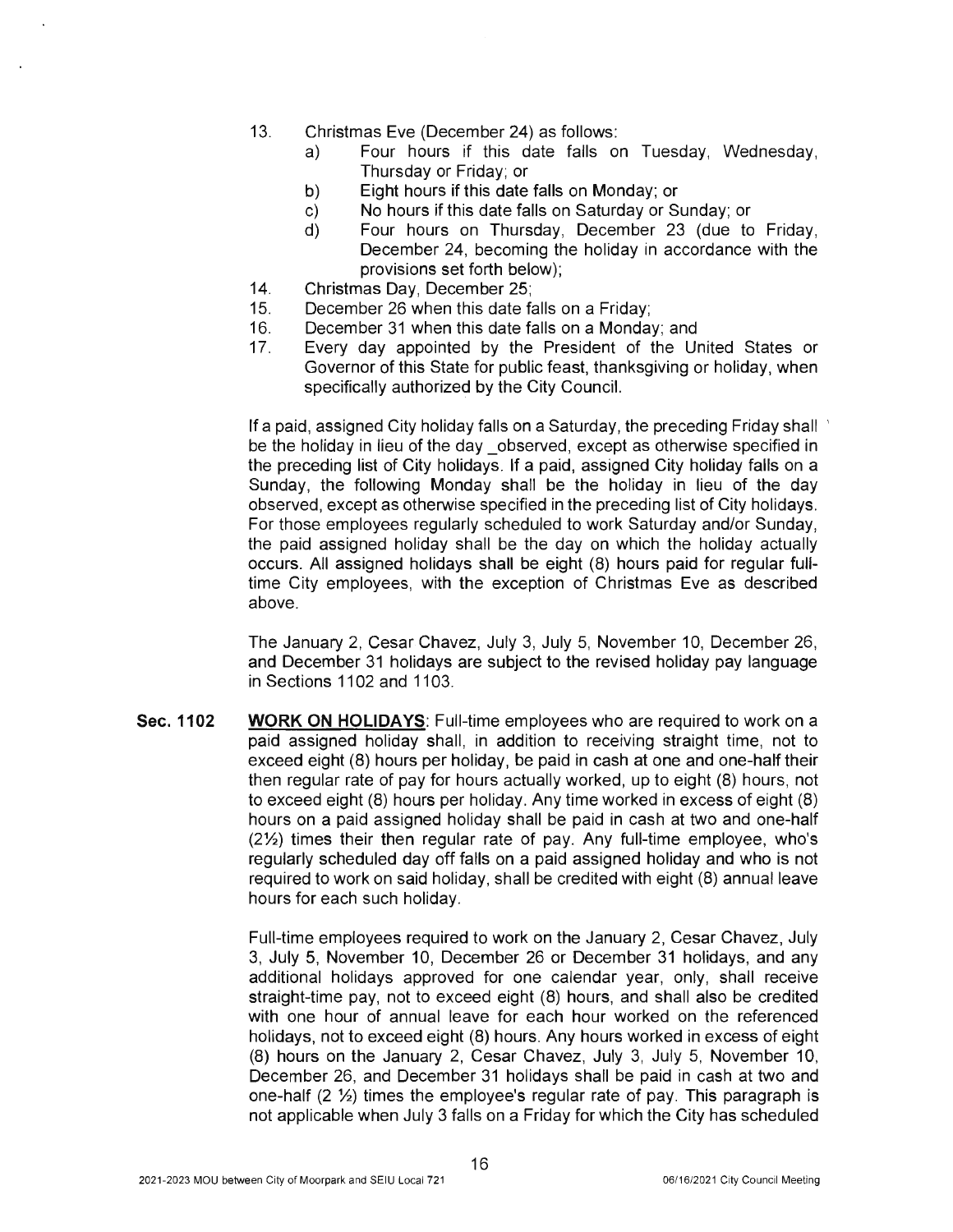a special event, and the holiday is changed to Monday, July 6, per the provisions of Subsection 7.a. in Section 1101.

At an employee's request, the City Manager may approve a change in regular work schedule to permit an employee to work on a designated City holiday in exchange for an alternate day off within the same work week, without holiday pay.

**Sec.1103 HOLIDAY POLICY FOR REGULAR PART-TIME EMPLOYEES:**  Employees whose regular schedule is less than full time shall receive holiday credit on a pro-rata basis, receiving pay or annual leave based on their regular scheduled hours for the fiscal year.

> Regular part-time employees required to work on the January 2, Cesar Chavez, July 3, July 5, November 10, December 26, and December 31 holidays, and any additional holidays approved for one calendar year, only, shall receive straight-time pay for hours worked and shall receive pro-rated annual leave as credit for the holiday, consistent with applicable provisions in the Personnel Rules .

**Sec. 1104 HOLIDAY POLICY FOR AN EMPLOYEE ON LEAVE WITHOUT PAY:** A regular full-time or regular part-time employee on leave without pay status on both the work day before and after a City holiday shall not receive holiday pay. For example, this would mean an employee on leave without pay on the Friday preceding and the Tuesday following a Monday holiday would not receive holiday pay for the Monday holiday.

## **ARTICLE 12**

## **LOCAL 721 RIGHTS**

**Sec. 1201 SEIU LOCAL 721 BUSINESS AND PAID WORK TIME:** The City agrees to authorize up to one (1) City employee per bargaining unit who is a member of the Board of Directors of Local 721 up to one (1) hour per month time to attend Local 721 Board meetings on their own time by utilizing compensatory time off annual leave, or leave without pay, if such time is requested in advance. In addition, Local 721 paid staff are authorized to visit work stations of Board members to obtain signatures on official Local 721 documents.

> It is further agreed that officers, executive board members and unit representatives (unit stewards) will conduct all other Local 721 business on their own time, except as authorized by this section for time spent in negotiations, discipline related meetings, formal grievance related meetings with the designated City representative, or City-initiated investigatory interviews. The City will grant up to a maximum of two hours of City-paid leave for representative attendance at a discipline-related meeting per discipline incident. The City will grant up to two hours of City-paid leave for employee and representative attendance at a formal grievance related meeting with the City Manager or hearing officer; and for a City-initiated investigatory interview. Local 721 officers, executive board members and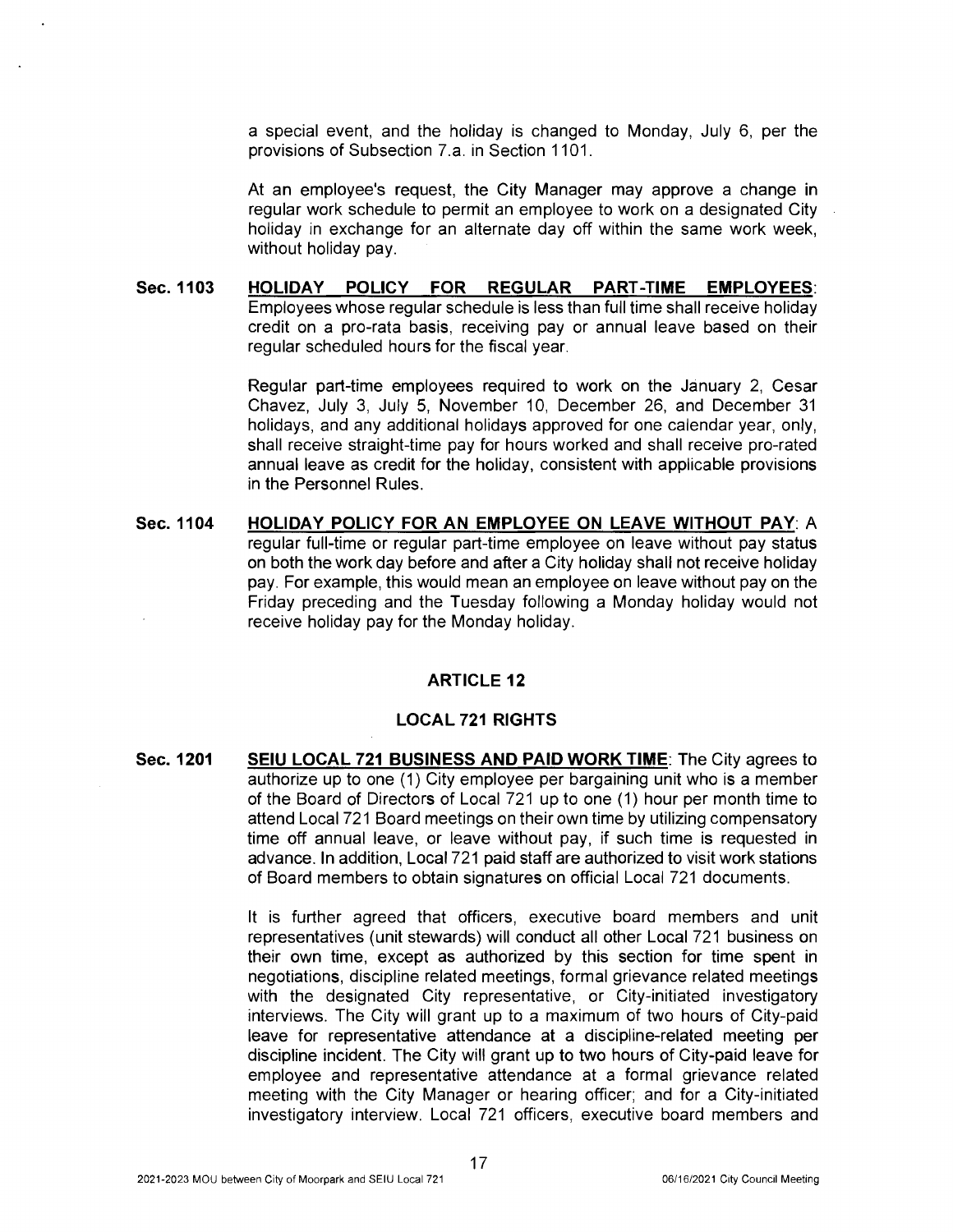unit representatives (unit stewards) may request approval of use of compensatory time, annual leave, or leave without pay (when there is no accumulated compensatory time or annual leave) for all other time spent in negotiations, discipline related meetings, formal grievance related meetings, and City-initiated investigatory interviews that exceed the City compensatory time agreed to by this section.

**Sec. 1202 UNIT REPRESENTATIVE:** Local 721 may designate a unit representative in each bargaining unit to represent those employees in their respective units. Local 721 shall submit to the City a list of unit representatives within 30 days following the signing of this MOU. Thereafter, the list of unit representatives shall be updated and provided to the City Manager within three (3) business days of any changes occurring.

> When requested by a unit employee, a unit representative may represent the aggrieved unit employee under the formal Grievance Procedure, and the City shall grant the representative and the employee up to a maximum of two hours of City-paid time to attend the grievance meeting. All grievance preparation work shall be done on the employee's and representative's own time, but may include using compensatory time, annual leave, or leave without pay (when there is no accumulated compensatory time or annual leave), with prior supervisor approval.

**Sec. 1203 USE OF CITY COPY MACHINES, PRINTERS, MAILBOXES, LAND LINE PHONES AND CELL PHONES:** Use of the City's copy machines or printers is permitted subject to payment of the City's established fees for copies pursuant to the City Council Miscellaneous Fee Schedule. Distribution of Local 721 related communications in employee mailboxes for paper mail is permitted. Use of City land line phones between Local 721 and represented employees is permitted subject to the personal use restrictions of any written administrative procedure for City phone use approved by the City Manager. No use of City cell phones between Local 721 and represented employees is permitted.

#### **Sec. 1204 MEMBERSHIP UNION DUES DEDUCTION, COPE & INDEMNIFICATION:**

#### A. **Dues Deduction:**

The Employer will honor employee authorizations for dues deduction as required by provisions of the Government Code. The authorizations will be maintained by the Union.

Each pay period, the Employer shall send to the Union a list of all employees in the bargaining unit including: each employee's first name, middle initial, last name; employee identification number; employee hire date; employee job classification; employment status (ex: active, on leave of absence, etc.); work status (ex: full time, part time, hourly, seasonal, etc.); annual base salary amount; base salary earned per pay period; hourly rate; salary step (if applicable); and total hours worked in the pay period. This information shall be sent in Excel format to dues@seiu721 org within five (5) business days of each payday.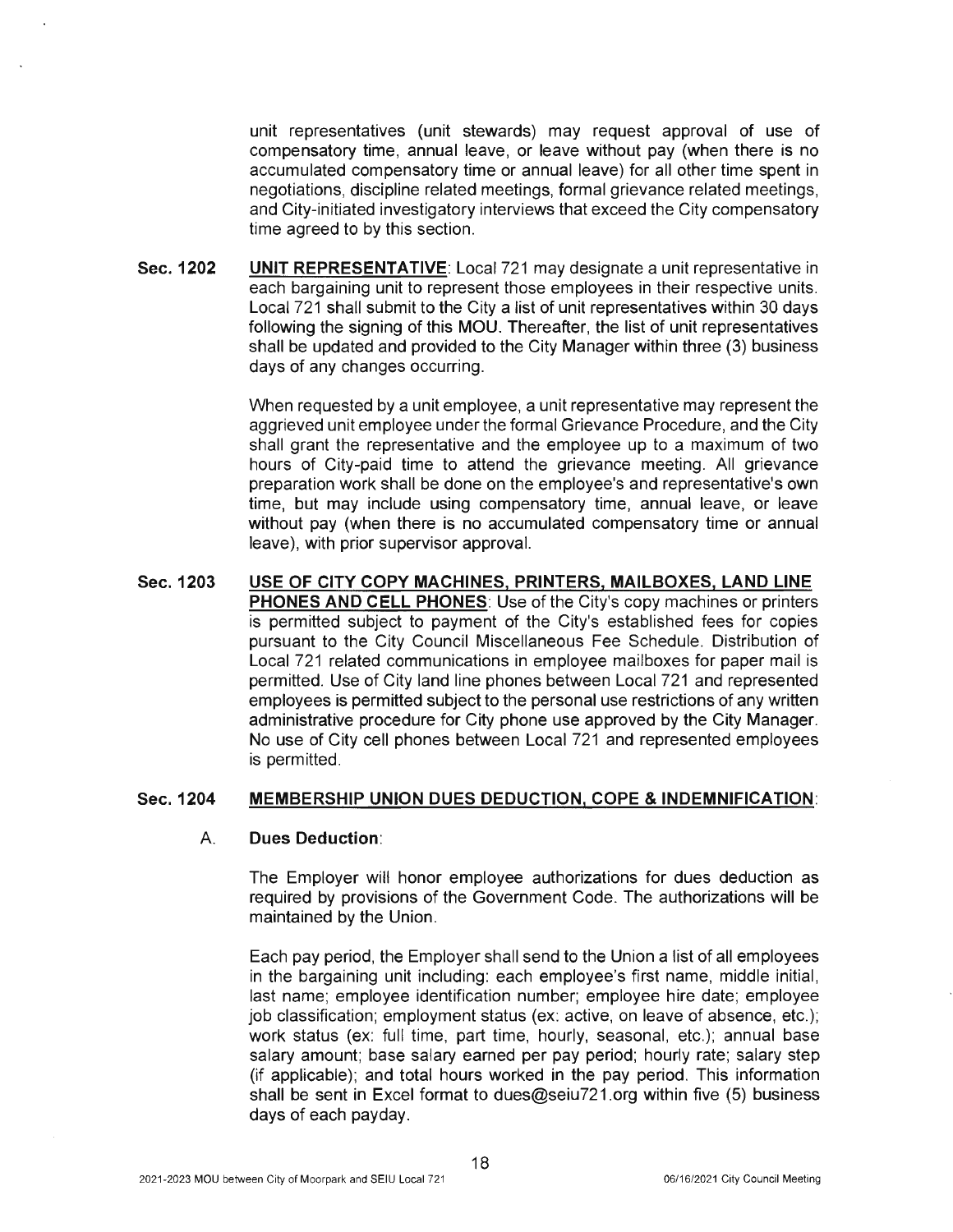Each pay period, the Union shall provide the employer with an "authorized deduction report" which includes bargaining unit members who have authorized the deduction of Union dues, COPE and other deductions and the deduction amounts.

The Employer shall make the dues and other applicable deductions from the employees' paychecks and remit such itemized deductions to the Union via Electronic Funds Transfer (EFT) within five (5) business days of each payday. The Employer shall also provide the breakdown of each amount remitted (i.e. Dues, COPE, Supplementary Benefits, etc.) in Excel format to dues@seiu721.org within five (5) business days of each payday.

### B. **Committee on Political Education (COPE):**

Employees may make voluntary contributions to the Union's registered political action committees. The employer shall make the deduction of the voluntary contributions in the same manner as the dues deduction process.

Every pay period the Union will notify the employer with a list of employees and the appropriate deduction amount on the "authorized deduction report" of the employees who have signed an authorization for the COPE deduction.

Employees may discontinue voluntary political deductions by providing notice of cancellation to the Union and the Union shall transmit such notice of cancellation to the Employers by the next full pay period cycle.

#### C. **Indemnification**

The Union agrees to indemnify and hold the Employer harmless from any liabilities of any nature which may arise as a result of the application of provisions of this Article.

- **Sec. 1205 BULLETIN BOARDS:** Local 721 will be permitted a bulletin board area for union postings in the following work locations where its members congregate: employee break room at City Hall, Public Services Facility, and Arroyo Vista Recreation Center office.
- **Sec. 1206 NEW EMPLOYEE ORIENTATION ACCESS:** The City provides a new employee orientation meeting (orientation) to all new employees hired by City on their first day of employment, at which orientation employees are advised of their employment status, rights, benefits, duties and responsibilities, and other employment related matters. Local 721 will be provided not less than ten (10) days advance written notice of the time, date and location of the City's orientation for a new represented employee (new represented employee shall be defined to include any employee new to Local 721 representation, including but not limited to through new hire, promotion, or demotion), except that a shorter notice may be provided in a specific instance where there is an urgent need critical to the City's operations that was not reasonably foreseeable. Local 721 staff will be given up to a maximum of thirty (30) minutes on the orientation day to present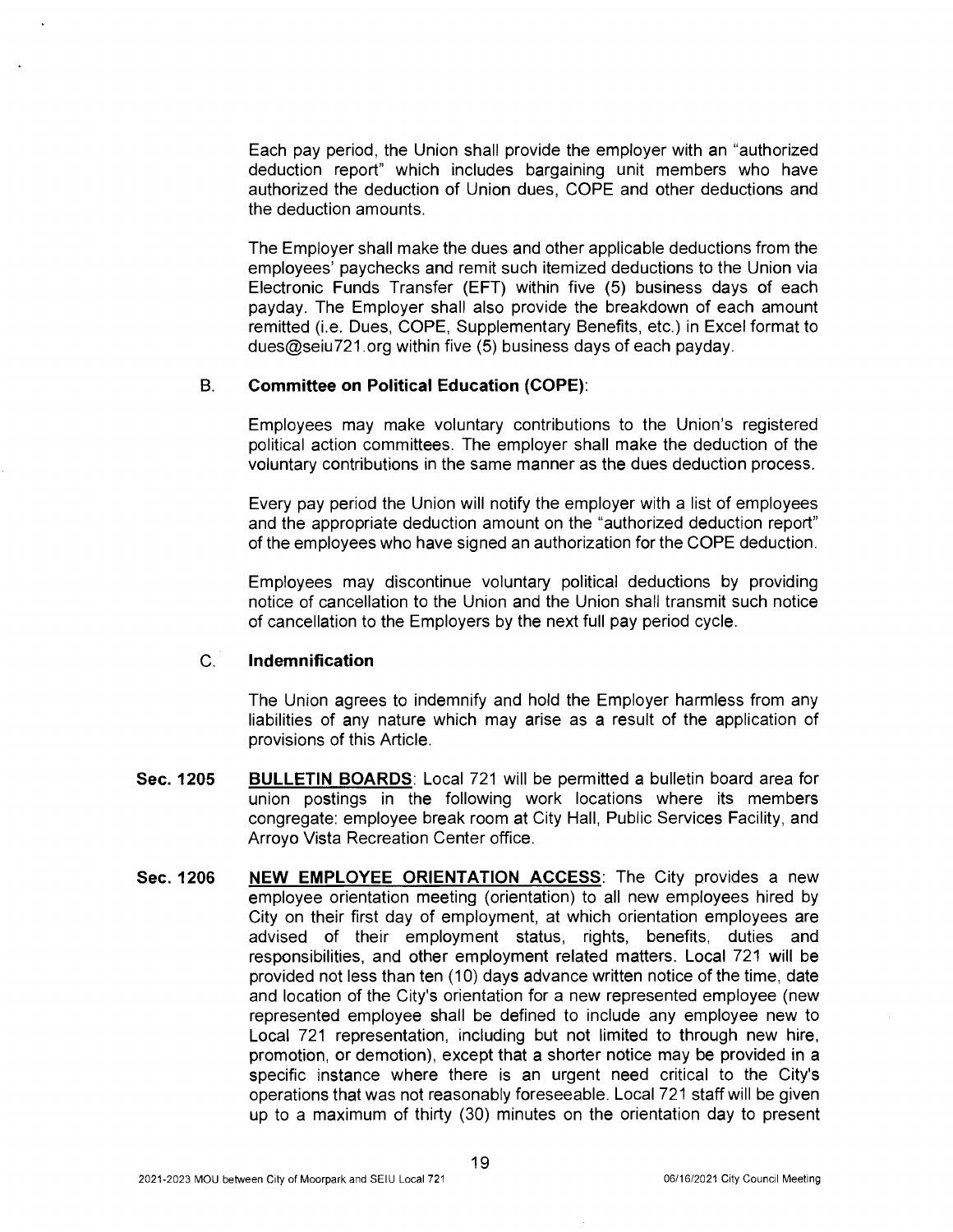Local 721 membership information to a new employee in the Local 721 bargaining units; however, the City requires the first three (3) hours of the new employee orientation on the first day of work to be reserved for City only orientation. City will provide Local 721 staff with a meeting room at a City facility or access to a virtual meeting for the purpose of conducting the Local 721 portion of the new employee orientation, and no City Management staff will attend this Local 721 conducted orientation. Should SEIU Local 721 staff not be able to make the City's scheduled new employee orientation, the City shall distribute at the new employee orientation a sealed envelope provided by SEIU that contains the packet of Union materials provided by SEIU Local 721, including the contact information of the Local 721 representative responsible for follow-up with the new hire.

### **ARTICLE 13**

#### **MAINTENANCE OF EXISTING CONDITIONS**

**Sec. 1301**  Personnel policies and procedures of the City, to the extent that they constitute wages, hours and terms and conditions of employment, shall remain in full force, unchanged and unaffected during the terms of this MOU unless changed pursuant to the meet and confer process. Moorpark Administrative Procedures (M.A.P.s) that are consistent with the City Rights in Article 15 may be established or changed without the need to meet and confer, with the exception that for City Manager approved M.A.P.'s, the City shall provide ten (10) work days' notice to all affected employees and designated Local 721 Union representatives and staff, including the opportunity to comment verbally or in writing prior to implementation of new M.A.P.s or substantive revisions to existing M.A.P.s that are more than editorial corrections. The City Manager may determine to require immediate implementation of a new M.A.P. or a revision to an existing M.A.P. without ten (10) days' notice, if he/she determines this is required to address an emergency situation, including to be in compliance with Occupational Safety and Health Administration (OSHA) laws and regulations.

## **ARTICLE 14**

#### **MISCELLANEOUS PROVISIONS**

The following items are to be included in applicable rules, regulations and policies:

**Sec. 1401 MAINTENANCE OF CALIFORNIA DRIVER'S LICENSE:** All classifications requiring possession and maintenance of a valid California Driver's License and/or are required to drive a vehicle for the City, are required to immediately inform the City Manager in writing of any restrictions, suspensions and/or revocations of their Driver's License. Failure to comply will result in disciplinary action, including dismissal.

 $\mathcal{L}$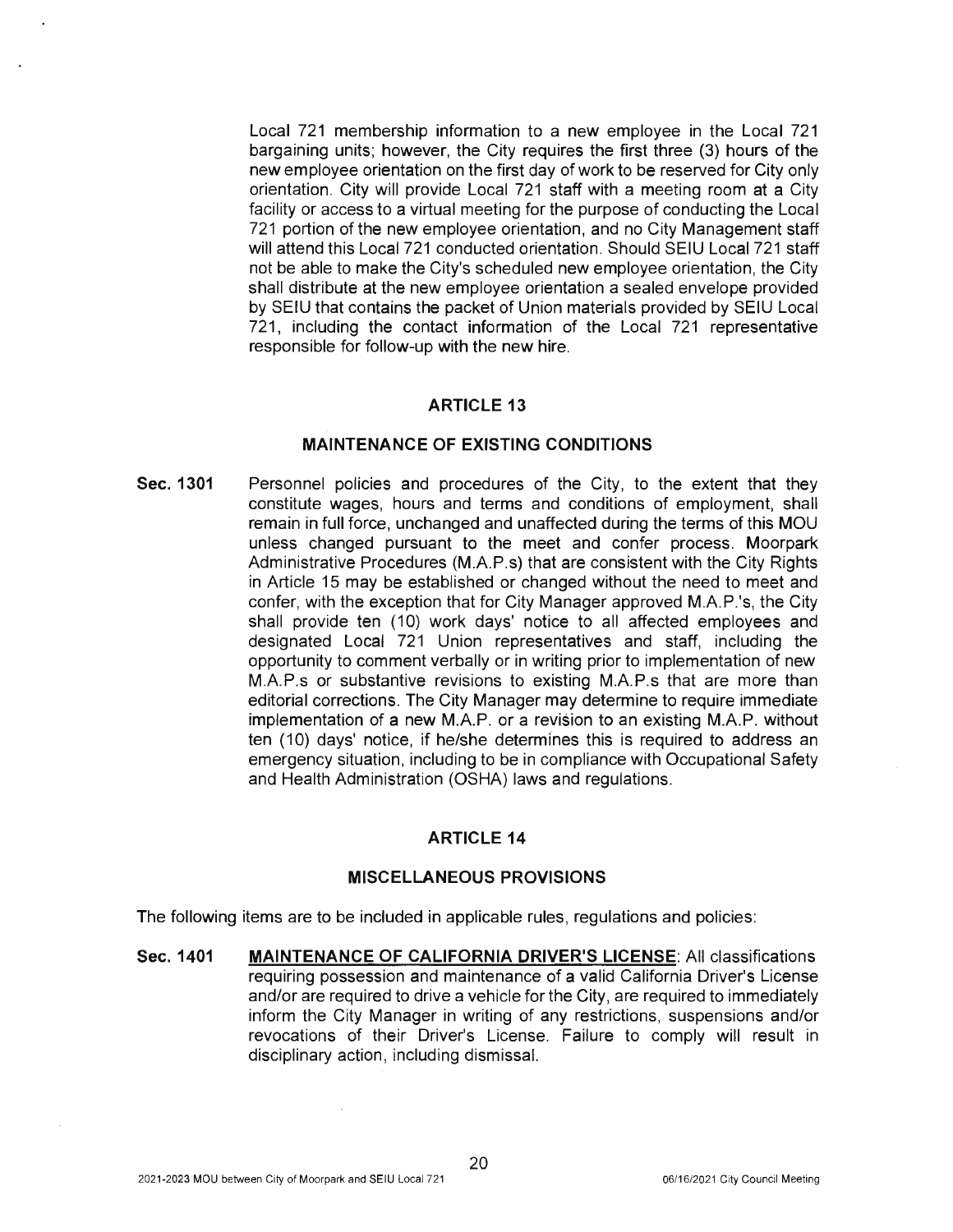#### **Sec. 1402 UNIFORMS AND SAFETY EQUIPMENT:**

- A. Code Compliance Technician I and II Uniform: City will provide six (6) uniform shirts, three (3) pants and one (1) jacket at the time of hiring. City shall replace the shirts and pants as a result of normal wear, and as mutually agreed upon, but such replacement shall not exceed twelve (12) shirts and nine (9) pairs of washable uniform pants annually, and shall replace the jacket as needed. The employee shall be provided with a uniform cleaning allowance of \$7.00 per pay period for home laundering of shirts and pants. Any uniform tailoring costs shall be borne by the employee. Purchase of the uniform clothing shall be done on an employee's own time.
- B. For the Senior Maintenance Worker; Vector/Animal Control Specialist; Vector/Animal Control Technician I and II; Crossing Guard Supervisor; Facilities Technician; Laborer/Custodian IV; Maintenance Specialist; Maintenance Worker I, II, and Ill; Irrigation Specialist; Public Works Technician; and other classifications determined by the City Manager based on work assignments, City shall provide/replace/repair one ( 1) or more pairs of City approved safety shoes (boots) for each employee at a combined cost not to exceed \$250.00 per employee for each fiscal year. The purchase/replacement/ repair shall be pre-approved by the Department Head and shall be done on a reimbursement basis or paid directly to the vendor as mutually agreed upon. An approved reimbursement shall be made within thirty (30) days of City's receipt of appropriate documentation including but not limited to a receipt. Purchase of the work boots shall be done on an employee's own time.
- **Sec. 1403 REGULAR PART-TIME EMPLOYEE BENEFITS:** Those regular part-time positions with budgeted hours at or above one thousand five hundred and sixty (1,560) hours shall be eligible to earn annual leave, holiday pay, jury duty pay, and bereavement leave on a pro-rata basis. The prorated leave and compensation shall be pursuant to the applicable provisions of the Personnel Rules and City Council Salary Plan Resolution. Leave accrual calculation shall be based on the date of appointment to a regular part-time position with the City of Moorpark, and may also include credit for any regular full-time work for the City of Moorpark. Accrued annual leave for regular parttime employees shall be no less than the amount required by the Paid Sick Leave law (California Labor Code Sections 245-249).

In addition to leave benefits described above, regular part-time employees will be eligible for CalPERS retirement as described in Section 501, and longterm and short-term disability insurance benefits as described in Section 701. Health insurance coverage will be made available by City for regular part- time employees and dependents as may be required by the Affordable Care Act, or any successor thereto, and City Council policies. No dental, vision, or life insurance premiums shall be paid for regular part-time employees.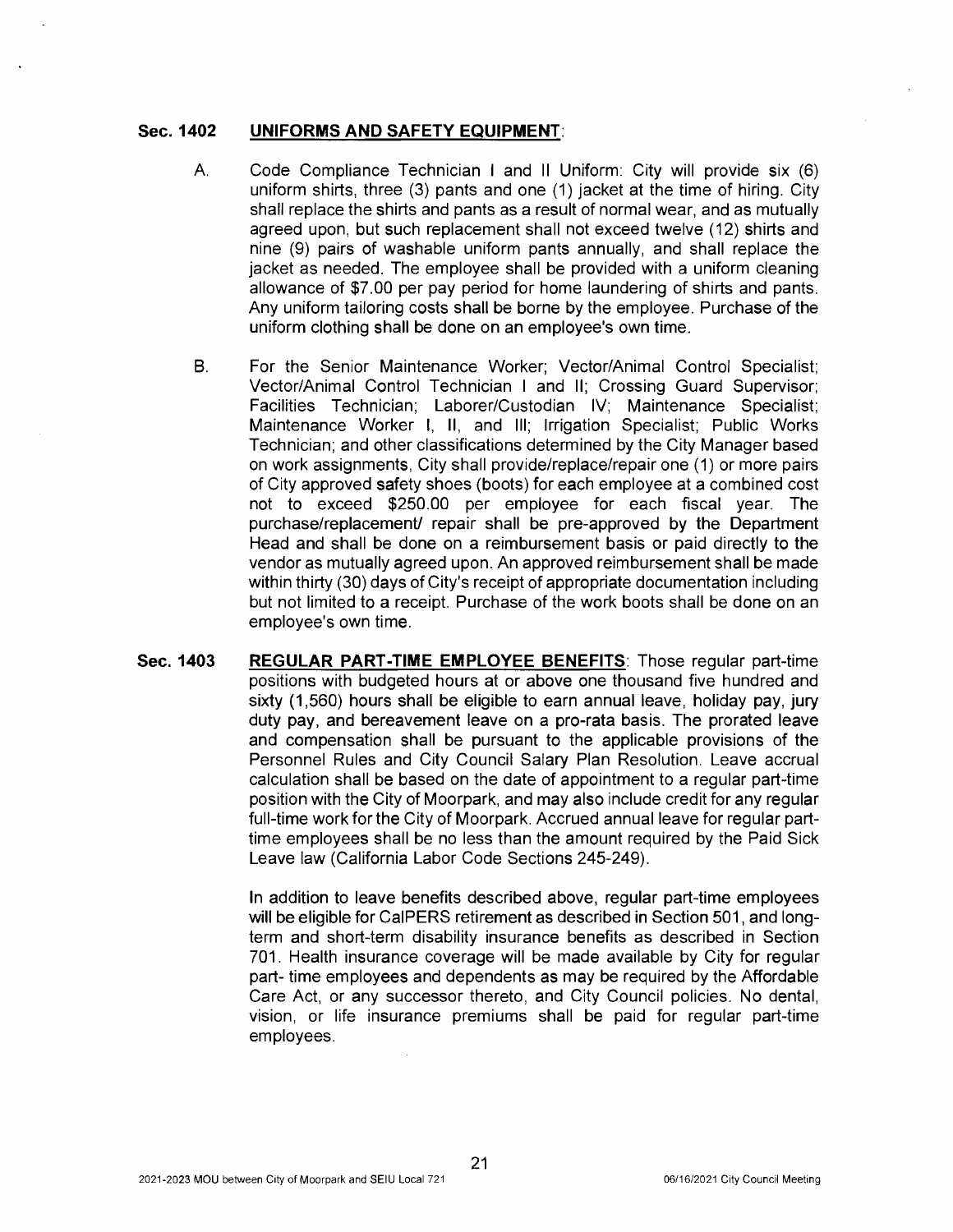- **Sec. 1404 PRIVACY POLICY.** The City reserves the right to adopt a privacy policy and/or procedures to give notice to employees of City computer network, telephone system, and video surveillance monitoring. This language may be incorporated into the City's Personnel Rules. The City shall provide ten (10) days' notice to all employees and Local 721 prior to implementation of a new privacy policy. Such policy and/or procedures will include a requirement for each employee to acknowledge that the employee received and read the policy and/or procedures. The acknowledgment will be kept in the employee's personnel file.
- **Sec. 1405 PUBLIC TRANSPORTATION INCENTIVE PROGRAM.** The City will maintain a Public Transportation Incentive Program, with reimbursement at 50% of the actual expense, not to exceed a maximum reimbursement of \$100.00 per month, subject to rules to be approved by the City Manager at his/her sole discretion, with no further need to meet and confer on the implementation rules.
- **Sec. 1406 REVISIONS TO THE PERSONNEL RULES FOR COMPETITIVE SERVICE EMPLOYEES.** The City and Local 721 agree to the following revisions to be incorporated into the Personnel Rules during the term of this MOU. The City and Local 721 further agree that the Personnel Rules, in its entirety, may be updated during the term of this MOU to be compliant with applicable laws and regulations. The City's Personnel Rules are adopted by resolution of the City Council; a permanent legislative record; therefore, following adoption of the agreed upon MOU language into the Personnel Rules, the subsequent MOU will be updated to delete reference to such MOU provisions.
	- A. Section 2.12 of the Personnel Rules will be revised to be generally consistent with the July 15, 2011 First Addendum to the July 2010 MOU.
	- B. Section 2.14 of the Personnel Rules will be revised to be consistent with City Council Policy 2.18.
	- C. Section 4.12 of the Personnel Rules will be revised to be generally consistent with the following:
		- **Section 4.12. Overtime and Compensatory Time:** When in the best interest of the City, the City Manager or a department head or his/her designee may require an employee to work overtime. Overtime that can be anticipated or scheduled shall require the prior approval of the department head based on budget limits. No more than ten (10) hours of overtime may be worked in any one work week without prior written approval of the City Manager. Overtime-eligible employees (i.e. non-exempt employees) are not permitted to work overtime without prior approval from the department head or his/her designee. If the department head or his/her designee denies the employee's request to work overtime, the employee must obey the department head's directive and immediately cease working. Failure to follow these overtime approval procedures may subject the employee to disciplinary action, up to and including dismissal.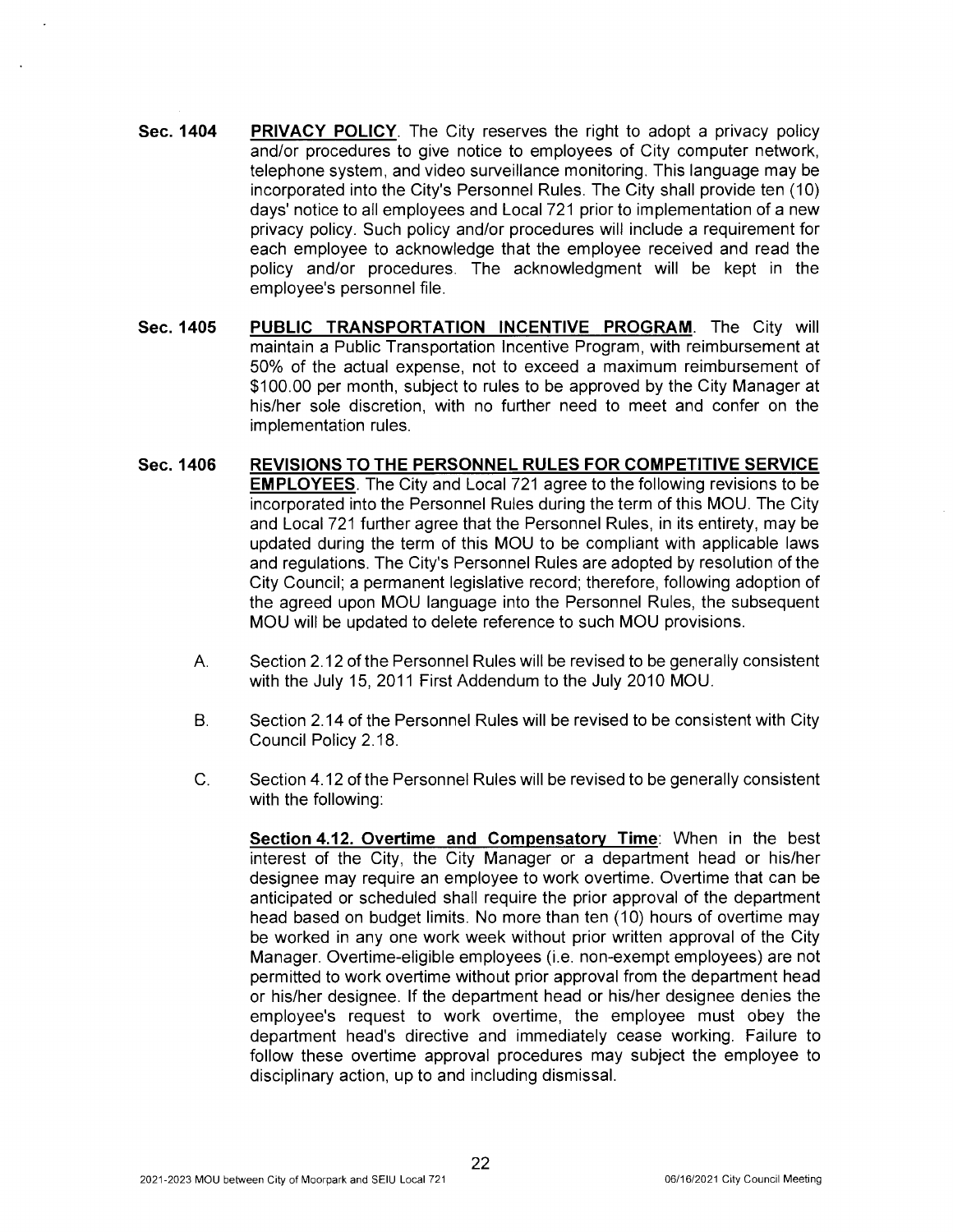Overtime is all hours an overtime-eligible employee actually works over forty (40) hours in his/her designated work week. Accordingly, credit for overtime shall not begin until an employee has actually worked forty (40) hours for that work week. Only actual hours worked will be counted toward the 40 hour threshold for purposes of calculating overtime, and paid annual leave time and other similar paid leave time off from work shall not be counted as hours worked unless provided under a memorandum of understanding.

All overtime shall be computed in increments of one quarter (1/4) hour, and shall be compensated for overtime hours worked at one and one-half  $(1 \frac{1}{2})$ times the employee's regular rate of pay unless otherwise specified in a memorandum of understanding. Calculation of the regular rate shall be as required by applicable state and federal law.

Compensation for overtime shall be included in the paycheck for the pay period in which it is earned, except as provided below. The City and the employee can agree, in advance of the overtime being worked, to allow the employee to receive compensatory time (at time and one-half) in lieu of overtime pay. An employee will not be permitted to accumulate more than forty (40) hours of compensatory time. Twice a year, during the last pay period in June and the last pay period in December, the City shall pay an employee for all accumulated compensatory time and reduce the compensatory time balance to zero. The City reserves the right to cash out accumulated compensatory time at any time. Upon termination, employees shall be compensated for accumulated compensatory time off at the employee's final regular rate of pay or the employee's average regular rate of pay during the last three (3) years of employment with the City, whichever is higher.

Certain classifications in the Competitive Service may be designated as exempt from the overtime requirements of the Fair Labor Standards Act and Sections 4.12 (Overtime and Compensatory Time), 4.12.1 (Callback), and 4.12.2 (Standby Premium Pay), and hence are not eligible to receive overtime pay. Such exempt classifications shall have the exemption stated on both the Salary Plan and the class specification in the job description in the City's Classification Plan. Standby duty, which does not constitute time worked, shall be compensated in a manner prescribed in writing by the City Manager.

D. Section 4.13 of the Personnel Rules will be revised to be generally consistent with the following:

**Section 4.13. Compensation for Layoff:** An employee, who is terminated from the Competitive Service of the City as a result of a layoff, shall be paid for accumulated annual leave, compensatory time, and accumulated overtime. Should an employee be reemployed in the formerly held position, the employee shall be placed at the same salary step as when the layoff occurred. No credit shall be received toward a step increase or seniority during the period of layoff. Employees who have attained regular status at the time of layoff, and who are reemployed within a period of one (1) year from the date of layoff shall be assigned a performance evaluation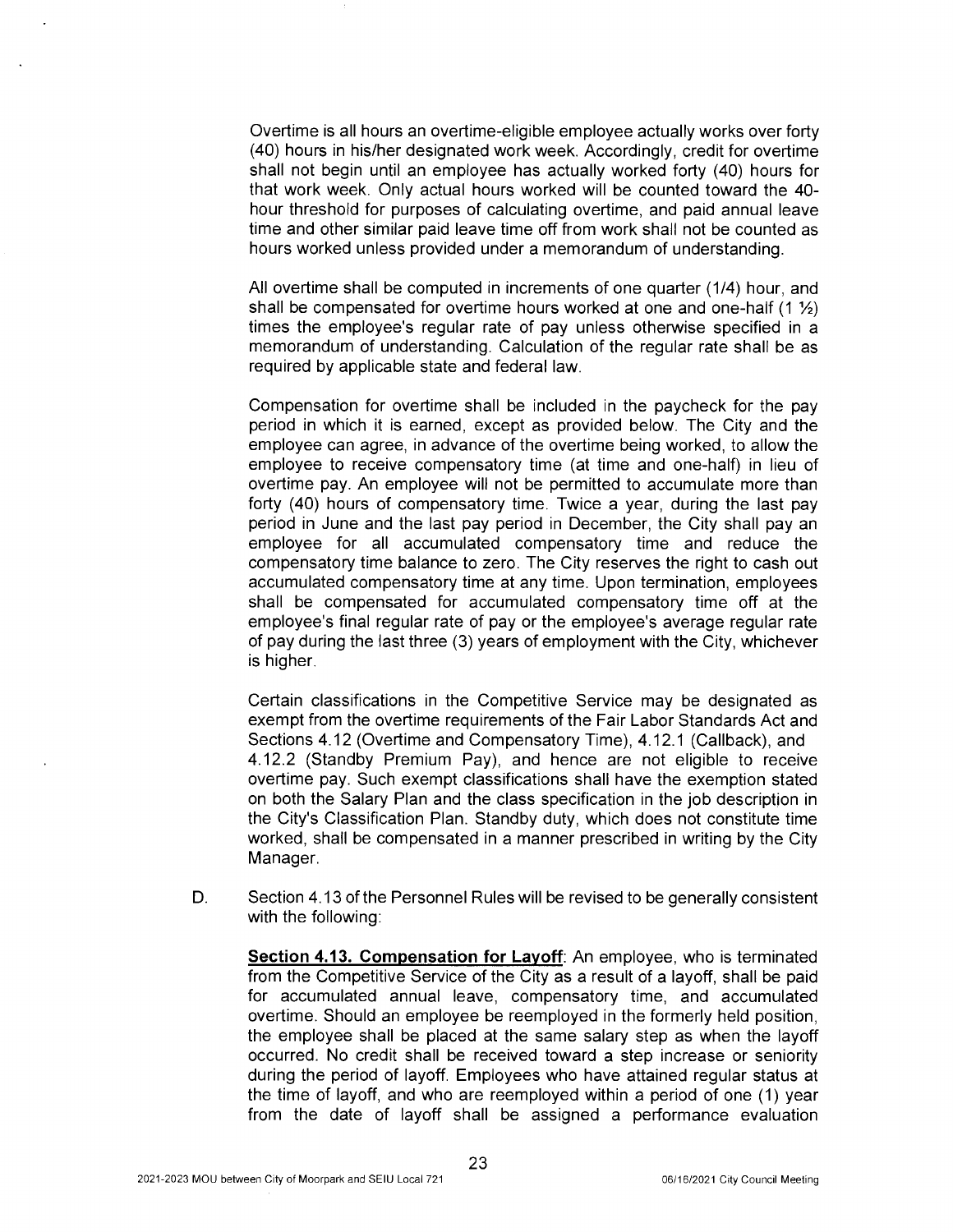anniversary date that provides credit for time previously worked towards the one-year evaluation period prior to layoff.

E. Section 4.19 of the Personnel Rules will be revised to be generally consistent with the following:

**Section 4.19. Error in Determination of Correct Salary Rate or Any Other Compensation:** Should an employee be advanced to a higher step in the salary range for his/her class than for which he/she was recommended, be placed at a higher salary range, or receive any other incorrect amount of compensation, including but not limited to bilingual pay, longevity pay, insurance cash-back payment, deferred compensation payment, through error, such error shall be corrected immediately following its discovery. Reimbursement to the City by the employee or to the employee by the City for said error shall promptly be made by one of the following methods or a combination thereof:

- a. Application of accumulated equivalent time off for overtime service;
- b. Application of equivalent time off for overtime service earned during the time immediately following the date of the discovery of said error;
- c. Application of the increase in the employee's salary following his/her next merit salary increase; or
- d. Application of a partial reduction in the employee's salary for a period of not more than six (6) months; or
- e. Any other method mutually agreed to.

City Human Resources and Finance staff shall meet with the employee to discuss reimbursement and following that meeting shall make a recommendation to the City Manager for correction and reimbursement. Determination of which one or combination of the above methods of reimbursement should be used shall be made by the City Manager. In order for the reimbursement to the City to be deferred, the employee shall be required to sign a reimbursement agreement, to permit the City to deduct any unpaid reimbursement from the employee's last paycheck, should the employee terminate before full reimbursement to the City has been made. If the employee declines to sign a reimbursement agreement, the full amount of the reimbursement will be deducted from the employee's next paycheck or all subsequent paychecks until full reimbursement has been achieved. If the employee refuses to sign a reimbursement agreement and then terminates employment prior to reimbursement, the City will initiate appropriate legal action to recover owed amounts not reimbursed.

F. Section 10.4 of the Personnel Rules will be revised to be consistent with the following: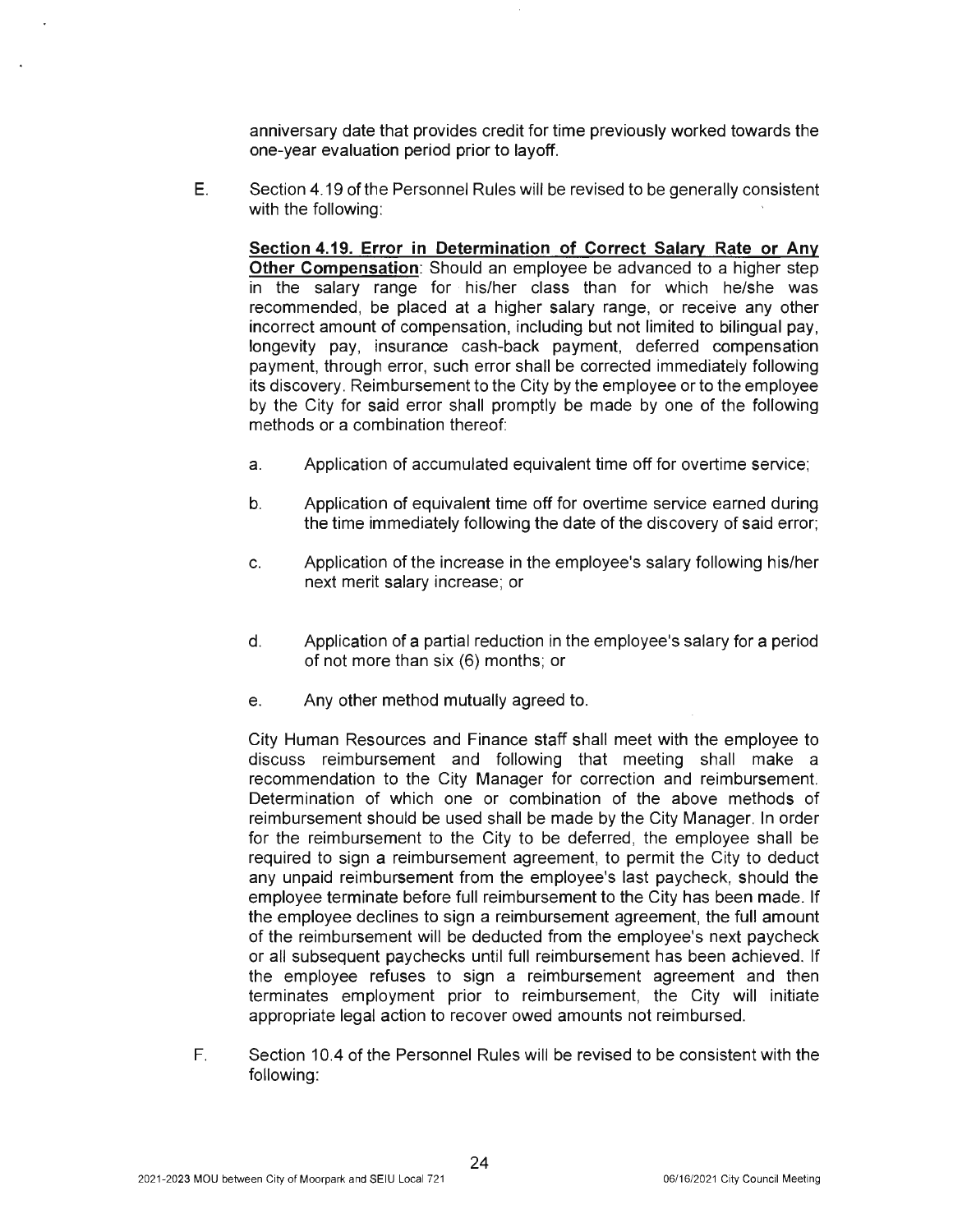**Section 10.4. Voluntary Retreat Rights:** An employee designated to be laid off may elect to retreat to the top of the seniority list for the next lower classification within the same class of positions, provided the employee has previously held regular status in such lesser classification in any department, and possesses the minimum skills to perform satisfactorily. The City Manager shall determine whether an employee has such minimum skills. Employees who retreat into a lesser classification retain re-employment rights to the original position as provided in Section 10.7. Retreat rights shall prevail only within an identifiable career ladder for the applicable class of positions, as identified by the City Manager.

- G. Section 12.9.n of the Personnel Rules will be revised to be consistent with the following:
	- n. Reckless driving or reckless operation of a City vehicle or equipment while on duty.
- H. At the time of the next update, the Personnel Rules will be revised to be consistent with the current applicable provisions of the Fair Labor Standards Act, California Pregnancy Disability Leave Act, Federal Family and Medical Leave Act, California Family Rights Act, Affordable Care Act, California Paid Sick Leave Law, and California Kin Care Law.
- I. Section 4.12.2 of the Personnel Rules will be revised to be generally consistent with the following:

**Section 4.12.2. Standby Premium Pay:** Should an employee be placed on standby duty, such employee shall be compensated for actual time on call consistent with the compensation approved in a Memorandum of Understanding (MOU), including any Amendment or Side Letter of Agreement to the MOU for Competitive Service employees.

Actual time worked as a result of a callback to duty shall be paid in accordance with Section 4.12.1 (Callback). No employee shall be paid an hourly rate for callback and standby simultaneously. Employees who fail to or refuse to respond to phone calls when assigned to standby duty shall not receive standby pay for that assigned shift. Employees standby hours shall not constitute hours worked under the Fair Labor Standards Act.

Standby duty requires that employees so assigned:

- 1. Be readily reachable at all times when on standby duty by a City cell phone if provided or employee cell phone or home phone.
- 2. Refrain from activities which might impair the employee's ability to perform their assigned duties.
- 3. Be ready while on standby duty to respond to call back duty within a thirty (30)-minute response time to the employee's primary worksite.

The City will establish a Standby calendar showing the names of the employees scheduled to work standby duty, and a preliminary standby schedule will be posted no less than one month in advance. Standby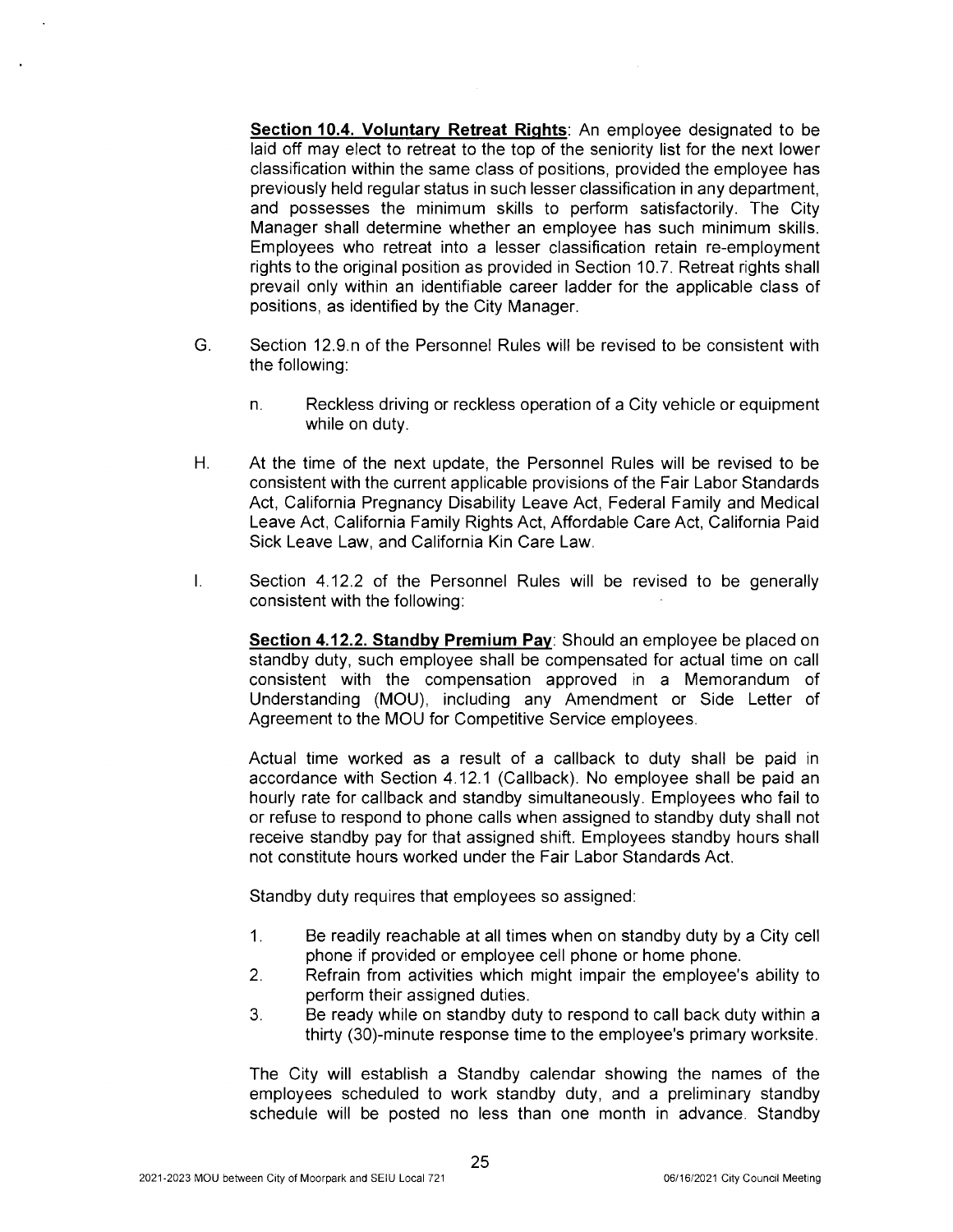schedule change requests by employees should be submitted to a supervisor or department head for approval consideration no less than one work day in advance of the scheduled standby duty (except as described in this paragraph for an emergency or unplanned situation) to ensure there is time for the supervisor or department head to find another employee available to accept the standby duty assignment. If an employee is scheduled for standby and determines after regular work hours that he or she cannot respond to standby duty telephone calls and call back duty due to an emergency or unplanned situation, such as illness or lack of child care, the employee shall notify their supervisor or department head by telephone call and/or text message of the required scheduling change. All schedule changes must be updated on the Standby calendar no later than the next regular work day and prior to timesheet submittal to ensure accurate timesheet reporting.

Standby duty pay does not apply when a City's Emergency Operations Center has been activated and an employee may be assigned to a work shift other than his/her regular shift.

- J. Language will be added to the Personnel Rules and Moorpark Administrative Procedure CM-16 (Time Sheets and Personnel Action Forms) to clarify that time worked and use of accumulated leave by Competitive Service employees shall be recorded daily on the City's time sheet in time increments of no less than a quarter-hour (15 minutes), and if rounding is required at the end of a work day for an increment of time worked or leave used of less than a quarter-hour increment, seven (7) or fewer minutes shall be rounded down and eight (8) or more minutes shall be rounded up.
- K. Section 9.3, Review with Employees, of Rule 9, Employee Performance Evaluation, will be revised at the time of the next update to the Personnel Rules Resolution to change the time for employee written responses to the performance evaluation report to be completed with ten (10) business days of receiving the completed written performance evaluation.
- L. Rule 14, Workers Compensation, will be revised to be consistent with the provisions of State law pertaining to injuries on the job and benefits paid.

## **ARTICLE 15**

## **CITY RIGHTS**

The City retains, solely and exclusively, all rights, powers and authority it had prior to this MOU except those rights specifically delegated by this MOU. The City retains all of its rights, power and authority with respect to general legislative matters and the management of the provision of municipal services and the management of the work force performing those services. The City continues to possess exclusively the rights listed below, plus all other rights to which by law the City is entitled. These rights may not be abridged or modified in any way, except by formal legislative action by the City Council (i.e., resolution or ordinance). The City has the right and may exercise its discretion, including, but not limited to the following areas: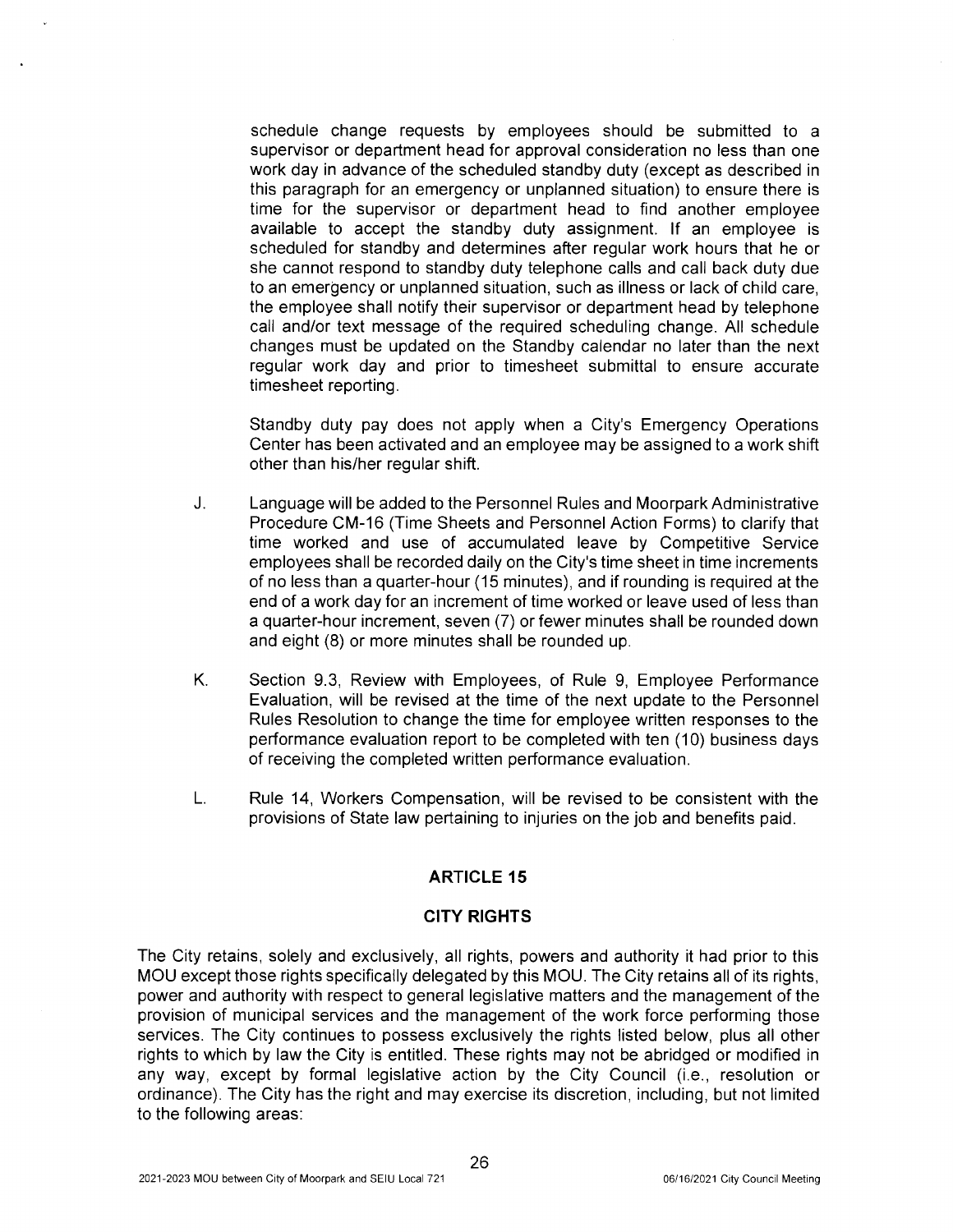- 1. To determine the mission of its constituent departments, commissions and boards;
- 2. To set hours of work;
- 3. To set standards of service;
- 4. To direct employees, make assignments and require overtime work;
- 5. To take disciplinary action;
- 6. To relieve its employees from duty because of lack of work or other legitimate reasons;
- 7. To determine the methods, means and personnel by which government operations are to be conducted and whether services required by the City shall be provided by City employees or provided pursuant to contracts between City and independent contractors, with the agreement of the City to advise Local 721 with no less than two (2) weeks written notice of consideration by the City Council of a proposed action to contract for a service with an independent contractor that would result in a layoff of one or more City employees;
- 8. To determine the procedure and standards for selection for employment, the content of job classifications, and the means and methods of employee performance evaluations;
- 9. To determine when an emergency exists and to take all necessary actions to carry out the City's mission in emergencies, including recalling and deploying off-duty personnel and requiring that employees work overtime;
- 10. To exercise control and discretion over its organization and technology of performing its work;
- 11. To transfer or reassign an employee to a lower-paid classification provided, for regular employees, appropriate due process is afforded the regular employee; and
- 12. To lay off employees by position as a result of: a material change in duties, change in need, organization, or shortage of work or funds in the Department or the City.

# **ARTICLE 16**

## **EMPLOYEE RIGHTS**

Employees shall have the right to form , join and participate in the activities of employee organizations of their own choosing for the purpose of representation on all matters of employer-employee relations. Employees shall also have the right to refuse to join or participate in the activities of employee organizations. Neither the City nor Local 721 shall hinder, interfere, intimidate, restrain, discriminate, or coerce an employee for exercising any rights or benefits provided in this MOU or law.

# **ARTICLE 17**

## **NO STRIKE, WORK STOPPAGE, OR RELATED**

During the term of the MOU, employees agree there will be no strike, work stoppage, slowdown, picketing including non-disruptive informational picketing, or refusal or failure to fully